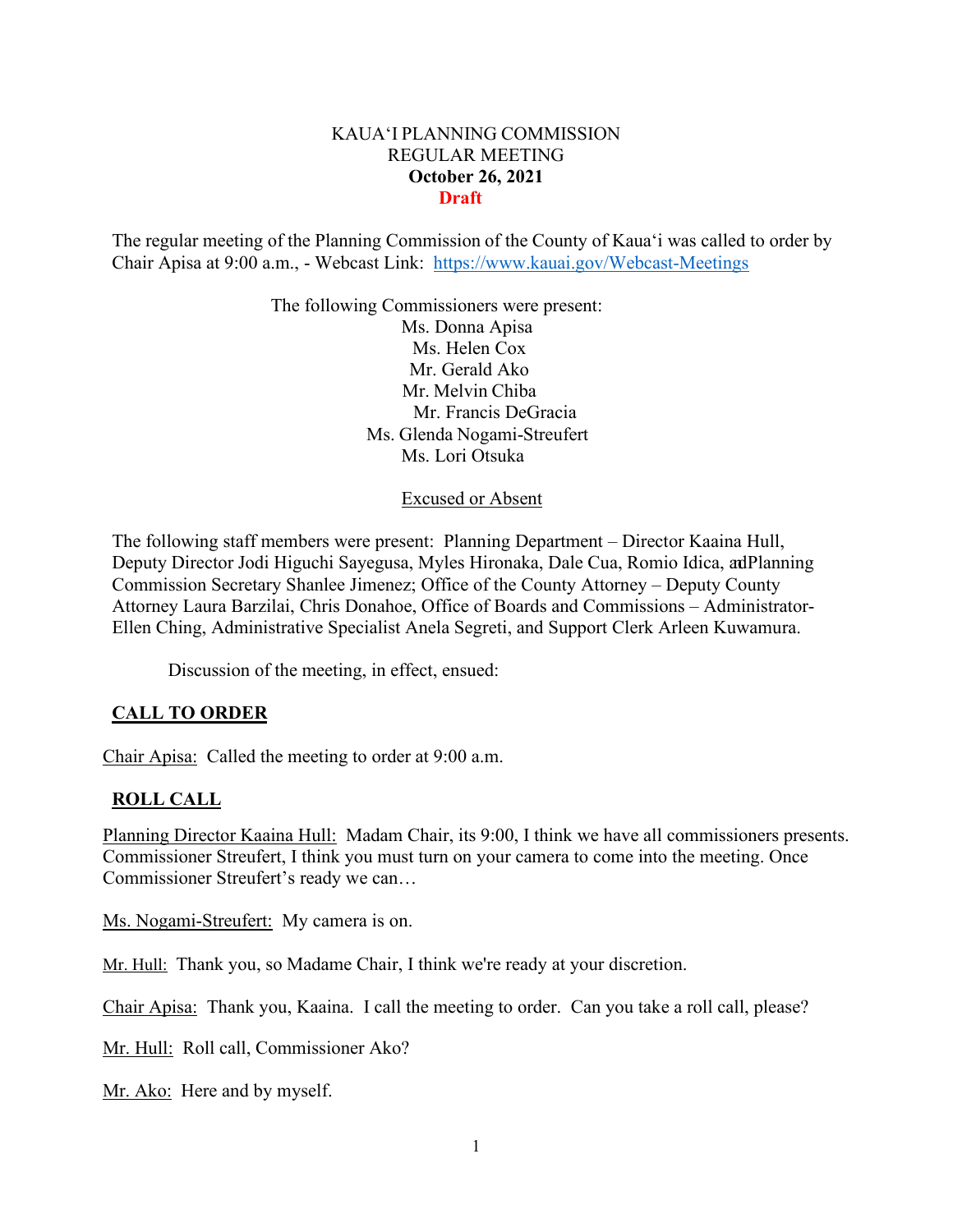Mr. Hull: Commissioner Chiba?

Mr. Chiba: Here and by myself.

Mr. Hull: Commissioner Cox?

Ms. Cox: Here by myself.

Mr. Hull: Commissioner DeGracia?

Mr. DeGracia: Here by myself.

Mr. Hull: Commissioner Otsuka?

Ms. Otsuka: Here and by myself

Mr. Hull: Commissioner Streufert?

Ms. Nogami-Streufert: Here by myself.

Mr. Hull: Chair Apisa?

Chair Apisa: Here and by myself.

Mr. Hull: Thank you, Madam Chair, we have a quorum. Seven Present.

# **APPROVAL OF AGENDA**

Mr. Hull: Next up, would be the approval of the agenda. The Department has a standard amendment to the agenda that New Business Items follow their respective Agency Hearings. But that'll be the only amendment the Department will recommends, New Business Items M, in directly following their agency hearings and agency item F.

Chair Apisa: I would call for a motion to approve the minutes as amended.

Ms. Nogami-Streufert: I move to accept the agenda or approve the agenda as amended by putting New Business Item M, to follow its respective Agency Hearing and item F.

Ms. Cox: I second the motion.

Chair Apisa: We have a motion on the floor. Any discussion? All those in favor? Aye. (Unanimous voice vote). Any opposed? Hearing none. Motion Carried. 7:0.

## **MINUTES of the meeting(s) of the Planning Commission**

Mr. Hull: Next, there is no Minutes for the record.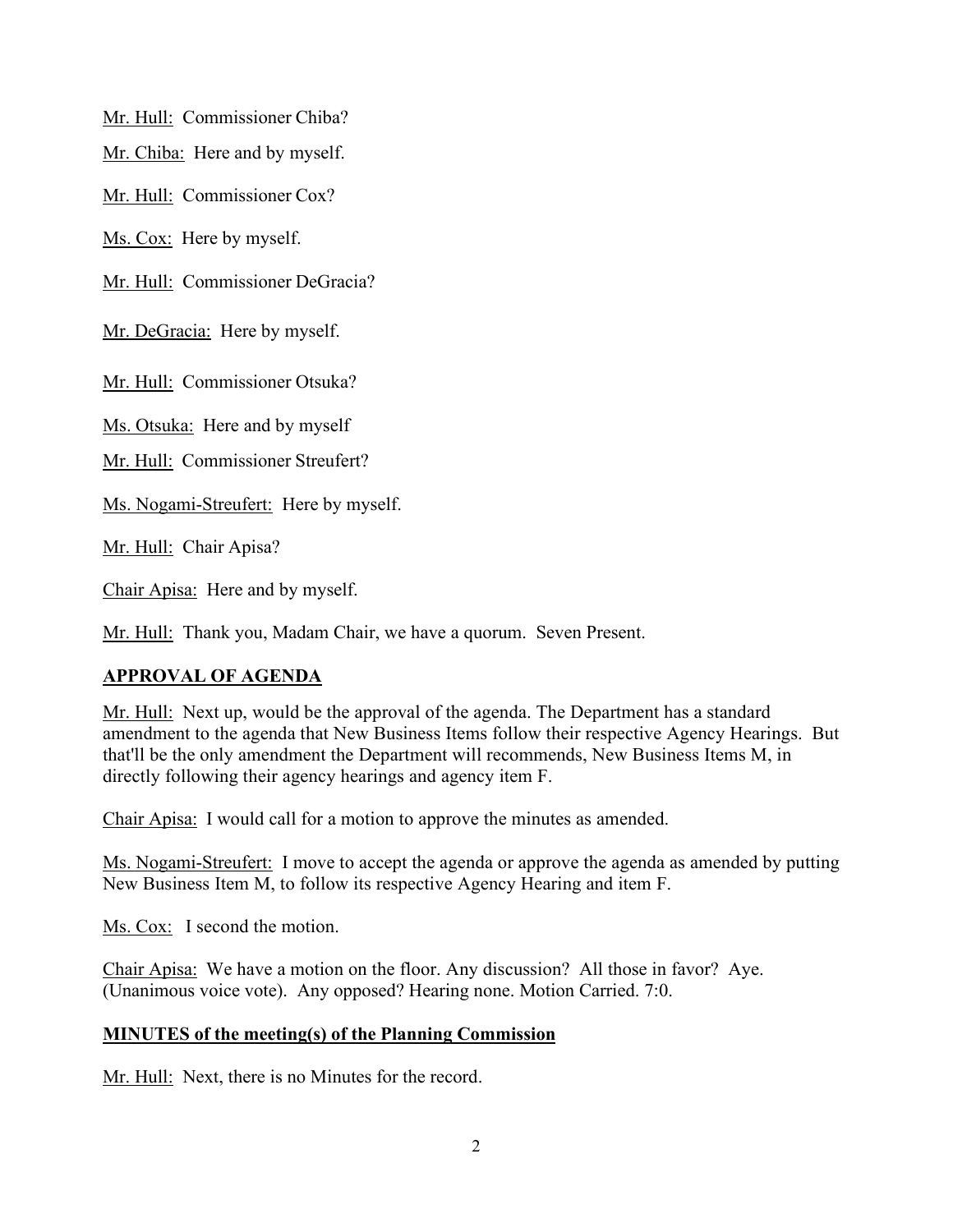# **RECEIPT OF ITEMS FOR THE RECORD (None)**

Mr. Hull: There are no Receipt of Items for the record exception of the agenda (inaudible) supplements and transmittals of testimony for the application of Phillip J. and Linda M. Green. As well as for the Kawailoa Development LLP.

# **HEARINGS AND PUBLIC COMMENT**

Mr. Hull: We will move into oral testimony, and I'll turn this over to Jodi. What I'm seeing in the attendees list is that there are fewer attendees that have registered to speak with us, and I have an understanding that some of the individuals that are signed in as attendees have multiple people at their site that did indeed, previously register. So, if you're called upon to testify for 3-minutes, and you have another individual at your site that did previously register, please let Jodi know so that we can also entertain and hear their 3-minute of testimony as well. With that, I'll turn it over to Jodi, to call out those that requested to present orally or visually to the Planning Commission.

Deputy Planning Director Jodi Higuchi Sayegusa: Thank you. Bear with us we're doing the best we can to try to manage it with the virtual platform setting. So, with that, first up on the list we have Annie Torio. When you're able to, if you could unmute yourself and put your video on and then, you'll be able to and will start timing you at that point. Annie Torio? Annie, are you there?

Chair Apisa: Maybe, move on and then we could come back to that, if she indicates that she's present.

Ms. Higuchi Sayegusa: Okay, I see her there. Okay. There she is. Okay. Annie, you might have to unmute yourself now.

Ms. Annie Torio: Kalamai. We're hoping that we could present from Kapua Chandler's computer because she has a laptop, and we're going to have the kids Oli. So, is that possible to share my 3 minutes with Kapua Chandler's (inaudible)?

Chair Apisa: But I think we did this in the past and I was instructed, we need to stick to who was registered to testify. Is that correct, I believe?

## Ms. Higuchi Sayegusa: Yes, I think.

Mr. Hull: Madame Chair, just to double check. Kapua Chandler was pre-registered. I think what's happening Chair, is both Kapua and Annie are at the same site. We're having technical issues. So Kapua did indeed register.

Ms. Kapua Chandler: Sorry. Just to add to what you said earlier, Kaaina, we have Piinai is also with us and Lopaka Chandler and then there's three other kids who registered Kai and Kadence and Tucker and they're not giving testimony. So, Jodi, kalamai. You can take those out, but I can do that, they are ready to go, and I'm in their classroom at Kilauea school. So, they have to be in bubbles outside if multiple classes come together, that's why we want to do it on the laptop just so that I can move outside because Annie is on the desktop in the classroom.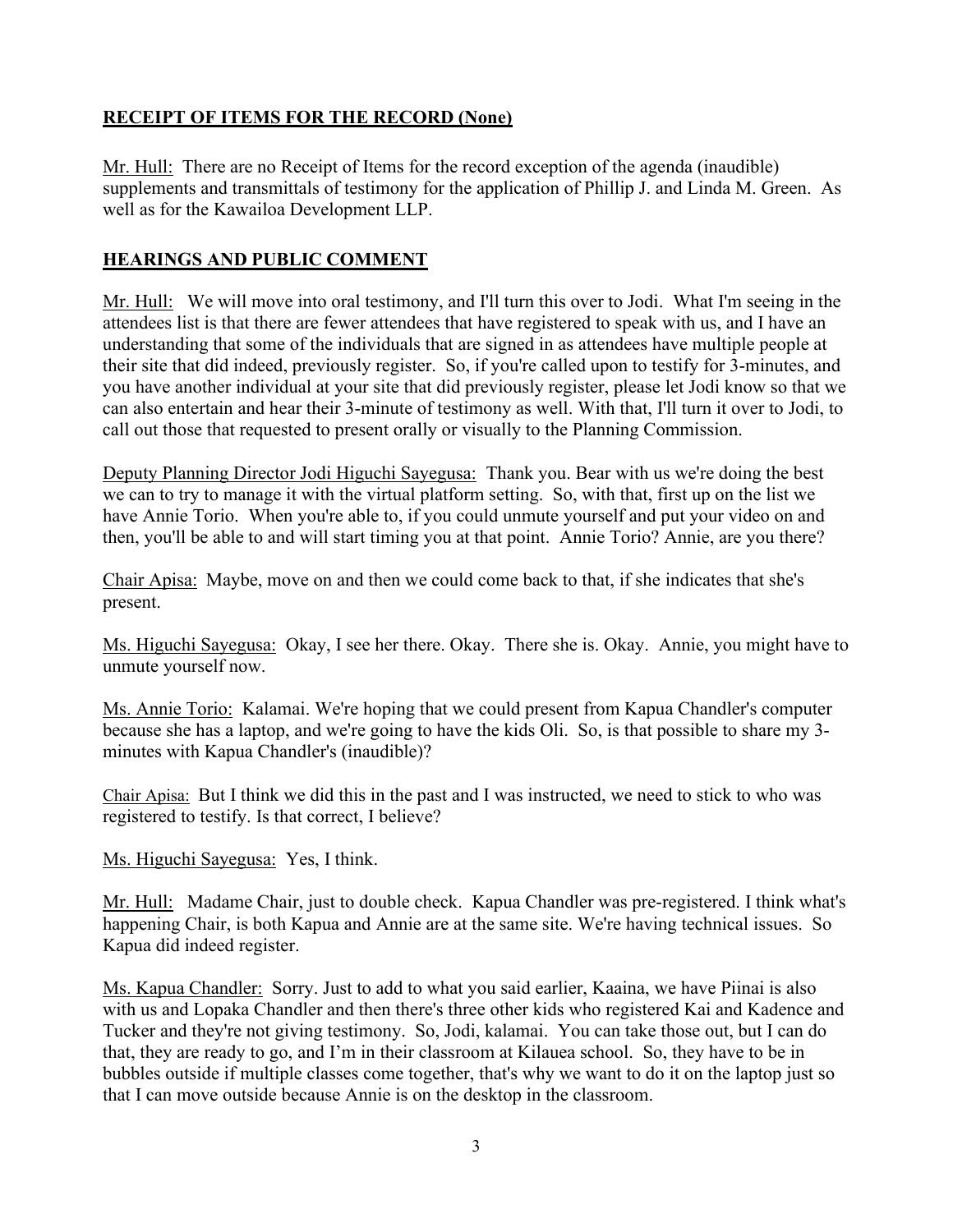Ms. Higuchi Sayegusa: Okay. I moved you into it so, if on your laptop, you can go ahead and start unmuting yourself.

Ms. Chandler: Can you hear us? (inaudible).

Ms. Higuchi Sayegusa: I can hear you, am not able to see you just yet. Okay, there. So, I'm going to start the timer.

Ms. Chandler: Anna, you can come close, Anna, since you want to do the intro. Come on Anna, so they can here you.

Ms. Higuchi Sayegusa: I'm going to start the timer. You have three minutes.

Ms. Chandler: I tell them what you're going to do.

Ms. Anna Vaughan: My name is Anna Vaughan. Today, me and some fellow schoolmates stand before you today to sing the Kilauea Oli. This Oli was written and composed for the Kilauea school. It talks about the importance of Nihoku to the Kilauea community members. Here is that special Oli.

[School students Hawaiian language chanting (oli).]

Ms. Chandler: Okay, Piinae and this group and Lopaka, you can come with me. Jodi, is it okay to go into Piinae and Lopaka?

Ms. Higuchi Sayegusa: Sure. I'm going to restart time. Again, that was Annie Torio, I guess?

Ms. Chandler: Sorry, I was muted and I'm listening to from another classroom, Kalamai. The classroom behind me. That's okay?

Ms. Higuchi Sayegusa: Yeah. So just to be clear that was Annie Torio. So, we're going to move on to Piinae.

Ms. Chandler: Yep, Vaughan. Okay I'm going to just put it right in here it's not as good of a view but it's better acoustics. Okay, let us know and they can begin.

Ms. Higuchi Sayegusa: Okay, you can begin.

Ms. Piinae Vaughan: Hi, we are Na'e, Alayah, and Ilima, and we think strongly that you should not your build your house on Nihoku, because it is important to us and the birds. Also, because it represents Kilauea. Nihoku has many memories and his home too many endangered birds that machines could hurt.

Ms. Na e: Hi, I'm Na e. I go to Nihoku alot. I have been going to Nihoku my whole life. To me, Nihoku is a place where you can connect with the `aina. One memory I remember is of me, my brother, my sister, and a few other kids played hide and seek in the tall grass in Nihoku. It was so tall that you cannonball into the grass.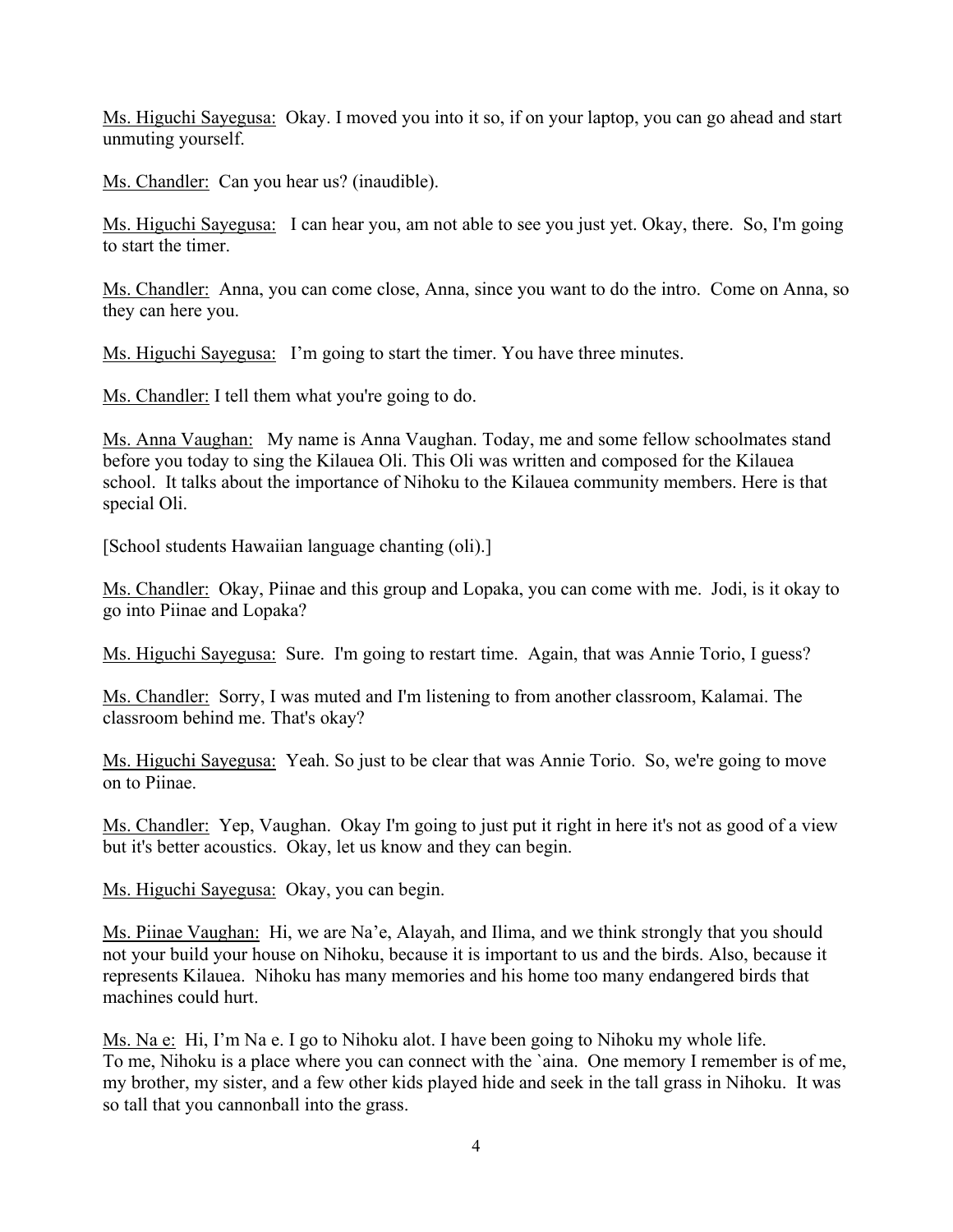Ms. Alayah: Hi, it's Alayah. Nihoku is where I took my first and funniest field trip. It was so fun when we rolled down the hill and saw the nesting birds. Please protect them and don't build the house.

Ms. Ilima: My name is Ilima, and some my favorite memories are actually at Nihoku. When I took my horse out of the pasture, and he ate lots of tall grass, ever since then my horse trusting. These are some of many memories that took place at Nihoku.

Ms. Piinae Vaughan: We're proud that Nihoku represents Kilauea. These are some of the reasons why you should not build your house on our mauna. We would like it if you would not build your house on the Nihoku. Mahalo.

Ms. Chandler: Awesome job girls. Thank you. And then now I have Lopaka. Is it okay to go, Jodi?

Ms. Higuchi Sayegusa: Go ahead. Thanks.

Mr. Lopaka Chandler: Aloha, my name is Lopaka Chandler, and I'm born and raised in Kilauea. My kupuna is from this place. I think that we shouldn't build the house on Nihoku, that's because it's the bird sanctuary, and it's the volcano that made Kilauea. And I'm afraid that the birds might go away and find a new home and live somewhere else. People walk up the crater hill every day, and a house built on that part of the mountain would ruin it. This mountain is special to the Hawaiian people, putting a house on the Nihoku would change Kilauea forever, and it's not appropriate and does not belong there. Thanks for listening. Mahalo.

Ms. Chandler: Okay, I know there's me, but I can go whenever you're ready.

Ms. Higuchi Sayegusa: Okay yeah, I'm just going to try to go down the list that I have, and you can just clarify whether they're testifying. Next, I have on the list is Kadence Saenz.

Ms. Chandler: So, Kadence is a no.

Ms. Higuchi Sayegusa: Okay, I got. Next is Kyan Young.

Ms. Chandler: That's a no.

Ms. Higuchi Sayegusa: Next, is Tucker Constantino.

Ms. Chandler: No.

Ms. Higuchi Sayegusa: Okay. Next, I have Shyla Kainau Villanueva.

Ms. Chandler: Yes. Did Shyla register? She's not here I'm not sure. She…

Mr. Hull: Jodi, you have to bring her in on your end.

Ms. Higuchi Sayegusa: Yeah, I got it. So, I'm going to, Kapua, I'm sorry, if I could, I'm just going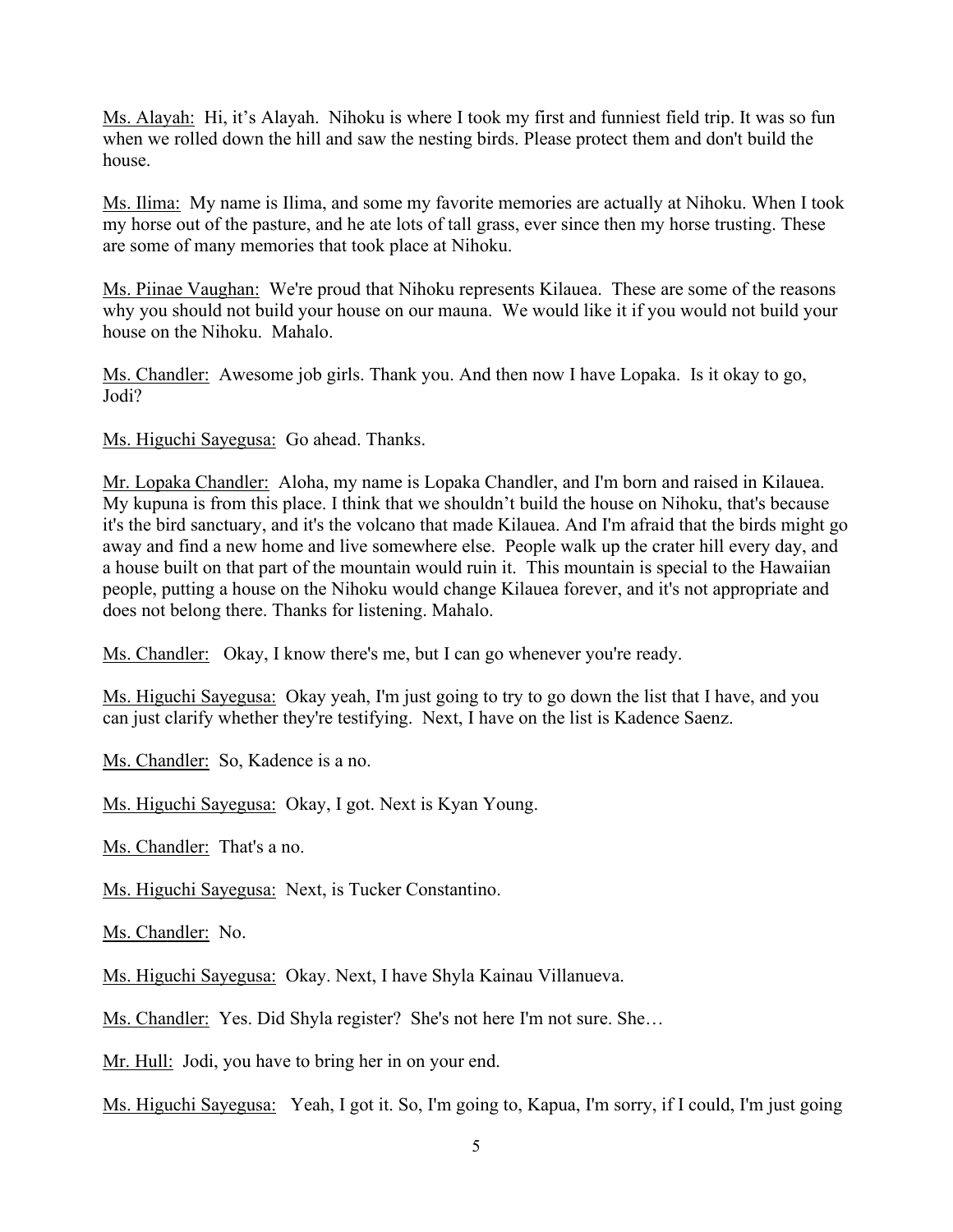put you back, then bring you back again, just so I can manage it you know, and go in order on my list. Thank you.

Ms. Chandler: Thank you so much. The kids have class and stuff, so we really appreciate them being able to go one-time. Mahalo Nui, I'll jump off now.

Ms. Higuchi Sayegusa: Okay. Shyla are you are you there? If you're there, could you please unmute yourself and put your video on. Okay, Thank you.

Ms. Shyla KaninauVillanueva: Aloha.

Ms. Higuchi Sayegusa: Okay. You can begin.

Ms. Villanueva: Mahalo. My name is Shyla Kanainau Villanueva. I am a lifelong resident of Kilauea. And I'm testifying in opposition to the request is special management areas permit for Seacliff Plantation development (inaudible). Last hearing, I told a story about how a field trip to Nihoku, inspired my education and career path and environmental cultural conservation in Hawaii, and today, I'm going to share another story. My father used to work within the gated community of Seacliff's when I was about six or seven. And after he worked, he would drive us up to the cull de sac lookout just below Nihoku. And he would point to each bay along the coast both north, west, and east, and he would test me on all their names. He would ask me where the wind is coming from? What I thought the tide was doing? And what I thought the weather would be like the next day or within hours. And so, this is where I learned how to kilo. And shortly after that, came a time where stricter privatization and more construction of the Seacliff area, made it difficult for him to be there. And I recently asked him about this, and he vividly recall the feeling of alienation, but also that Nihoku, is a really special place because of its vast and all-encompassing vantage point. This would inform him as well as some, as well as some of my uncles in their decisions to go holo holo or to go fishing. And this would determine if we had fish to eat, which is our main source of dietary protein. He hasn't been up to Nihoku since, and this was over 15 years ago.

Unlike my previous story, I don't tell this one often if not at all. But it attests to the past and continued impact that development on Nihoku has had on Kanaka `Oiwi who live in this area. Nihoku also holds space for mo`olelo, home to Akua, and Aumakua and is home to native coastal plants that have rich ethno botanical value, that have use in hula, food, and medicine. Near Lot 11. A., is a native plant restoration area within fish and wildlife. And within the area are Kauai endemic plants that are facing the pressure of extinction, (inaudible) or Po kala being one of them. As a previous Kupu intern, I studied the seed dormancy and ecology of (inaudible), and it is well known that the fruits are heavily impacted by the prediction of rats where seeds are severely damaged in the process.

Nihoku is also home to part of the largest population of nesting seabirds in the main Hawaiian Islands. Nesting seabirds including many Nene, Moli, `Ua` Kani, and `A`o as well as Pueo. All of whose feathers are used in feather work, as well as a well-documented and important ethnos zoological relationship for Kanaka `Oiwi. The proposed development would be at the highest point on the slopes of Nihoku, closest to the refuge. Multiple associated impacts include grading, construction, interior lighting, and availability of foraging for rats. The proposed development further fragments potential future bird nesting and coastal native plants…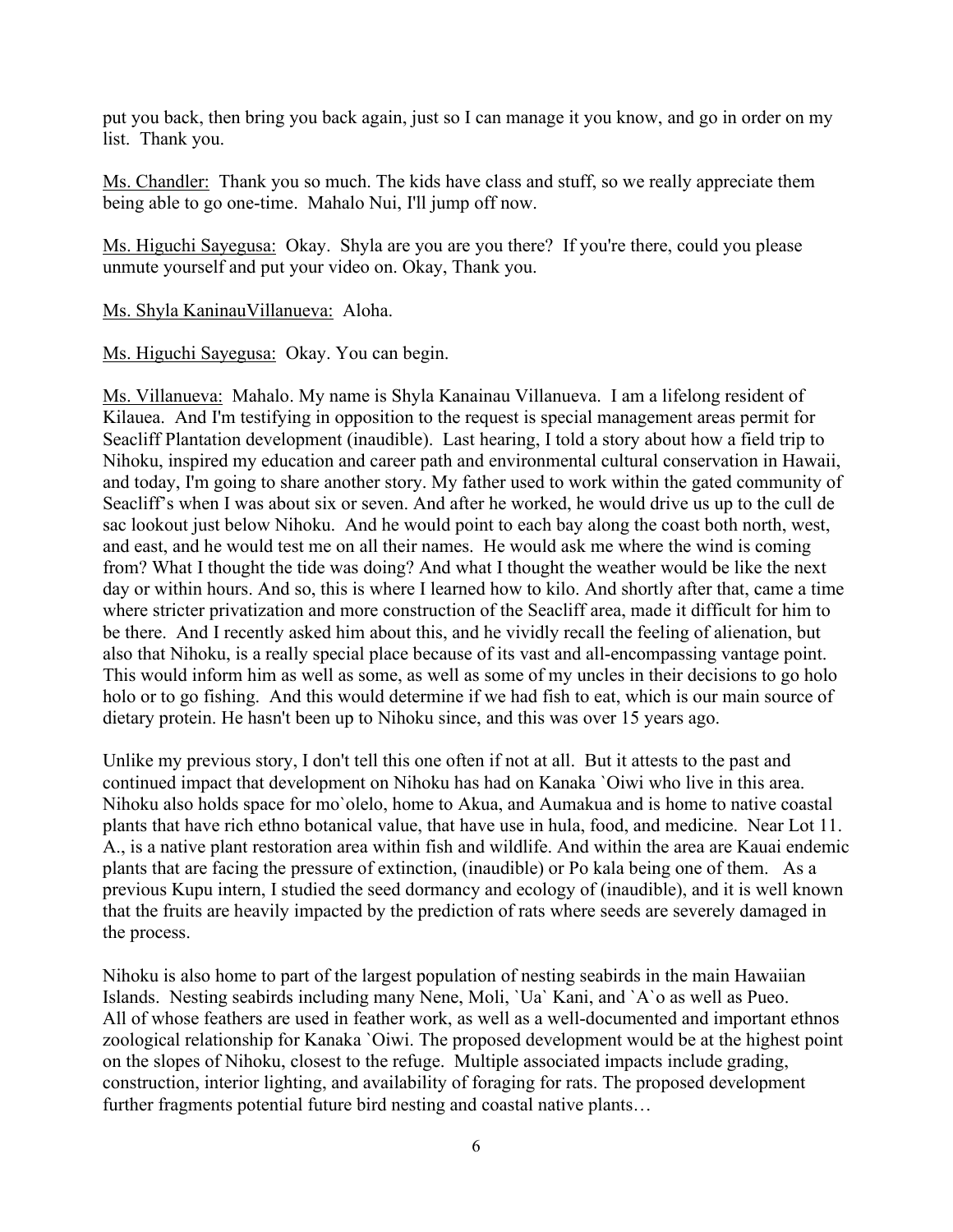Ms. Higuchi Sayegusa: Three minutes, Chair.

Ms. Villanueva: Needed in the face of climate change; I think it's important to acknowledge such development continues to marginalize not only Kanaka `Oiwi cultural practices but also native avian and plant life in the area, who are quite literally being pushed towards the edge. So, I'm here today, to humbly ask that the Planning Commission deny the requested permits, and that future time, to acquire proper cultural analysis, and environmental impact statements to follow. Mahalo Nui, for your time.

Ms. Higuchi Sayegusa: Thank you. Next, registered speaker is Na Kia`i O Nihoku. If you folks could identify further who would be talking, I just want to make sure we have them on the list.

Mehana Vaughan: Kalamai. Me ke aloha. wanted to offer this `oli which was submitted in written testimony…

Ms. Higuchi Sayegusa: I'm sorry, if you folks could just further identify who is within the Na Kia, your group.

Ms. Mehana Vaughan: My name is Mehana Vaughan, I grew up in the Kilauea area just near Nihoku. I and my ohana has been taking care of this area for three generations learning about and working to protect this area.

Ms. Jessica Kaui Fu: I'm Jessica Kaui Fu. We have Hoku Cody, and Ann Eu.

Ms. Higuchi Sayegusa: Okay, go ahead.

[Group Hawaiian language chanting (`oli)]

Ms. Higuchi Sayegusa: Thank you. Okay. Next on our list we have Bryn Webber. Bryn Webber, when you're ready, if you could identify yourself, unmute yourself and put your video on. Ms. Webber are you there? You know, I'll come back to Mr. Webber. Next, on the list is Ann Eu. I don't see you on the attendee list. Next, we have Mehana Vaughan.

Ms. Kaui Fu: Go ahead, Mehana Vaughan.

Ms. Higuchi Sayegusa: Sorry, I'm sorry. Okay.

Ms. Kaui Fu: Since we're all together we're having a hard time logging out of our first things. Next person getting on the computer. So, we have Anna and Mehanna both on this computer, that's okay to proceed that way?

Ms. Higuchi Sayegusa: Yeah. You know what I see a Bryn has been able to come back so I'll come back to you folks, if that's okay?

Ms. Kaui Fu: Mahalo.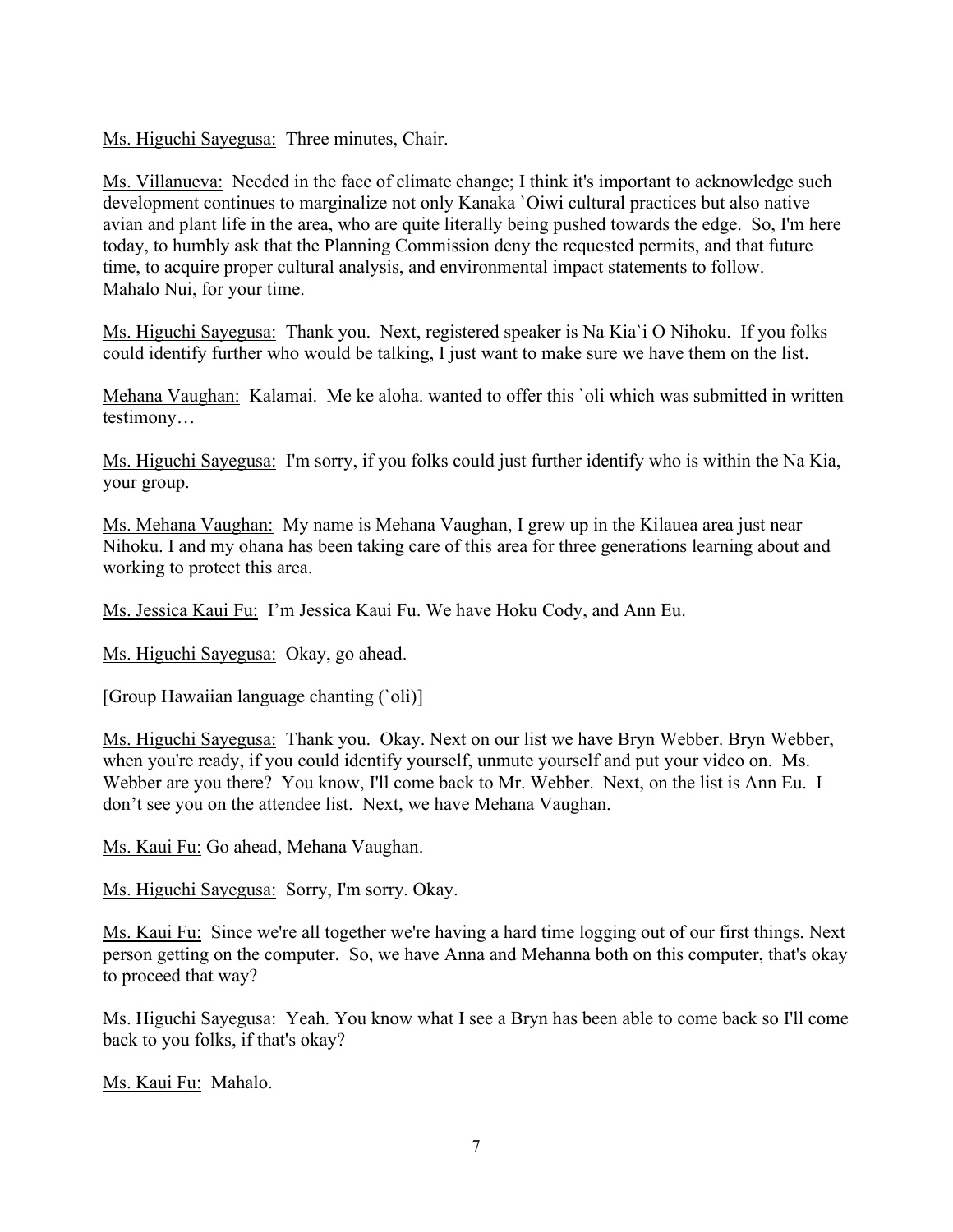Ms. Bryn Webber: Yes, they just had to add me back in and it took a second.

#### Ms. Higuchi Sayegusa: Go ahead.

Ms. Bryn Webber: Aloha, Planning Commission, Chair Apisa, Vice Chair Cox, and Honorable Kauai Planning Commissioners. My name is Bryn, I'm here today because I believe that my background and experiences can provide insight to the ecological significance and potential impacts of this proposed construction on the Nihoku Crator Hill area. No, I'm not from here, but over the past five years of living on Kauai, I have developed a deep respect for the Hawaiian culture in this community. Nihoku and Crater Hill are important cultural sites for practicing ceremonies such as Makahiki and it saddens me to see increasing development and decrease public access to the sacred sites. I oppose the development altogether and suggest that the Commission deny the permit for development. In 2016 and 2017, I worked for the Kupu Conservation Leaders Program Station at Kilauea Point Refuge. I spent countless days working along Crater Hill and Nihoku monitoring nest of endangered Nene and Albatross. I used to drive by this property every day on my way to work and recall seeing many nesting Nene in these native Naupaka bush's. These parents would be displaced from the property if it is developed. I've also seen firsthand, the thousands of native sea birds that rely on this area for nesting and resting. And the last several years, Albatross have returned to nest on Crater Hill meters away from the property. The Nihoku Restoration Project Three-hundred-thousand-dollar Preditor proof fence is only a few hundred meters away from the proposed development. This restoration project is the most important one of the most important sites for the recovery of two critically endangered species, the Hawaiian petrol and the Newell Shearwater. These species are declining rapidly. Studies shows 78% and 94% population decline just in the last 20 years. Recent research from Kauai, has shown that the leading causes of decline or due to power line collisions, light attraction, and habitat modification. I don't have time to explain, but I'm sure that many of you are familiar with this problem of seabird light attraction and the concept of fallout. Likely, close to a million dollars have been spent by the federal government to trans locate chicks from mountain boroughs to the Nihoku restoration site over the last five years, in the hopes of making a new colony, free of predators. This year was the first year that they have seen a few chicks returning as adults to their boroughs and attempting nests. These returning birds are evidence that these labor-intensive efforts to hand rear chicks are working, and they're on their way to establishing a new colony. This development is a huge issue to the success of this restoration project, as it is not a matter of if the lights from the construction projects and buildings, but when these lights, cause young birds to become disoriented crash into the ground and die. I believe this development and others in the area undermine the integrity of this important and it's expensive at conservation project funds that are extremely hard to come by. There are many obvious reasons why the property is within the county natural land use designation, and a scenic/ecologic resources Special Treatment District Area. This requires the commission to protect land and water areas with unique natural forums biologic systems or characteristics…

Ms. Higuchi Sayegusa: Three minutes, Chair.

Ms. Webber: Of value to the general public. Today, for the community and the birds, I simply. I am simply asking you to uphold this agreement. Thank you.

Ms. Higuchi Sayegusa: Thank you. Next, next speaker, we have is Ann Eu, followed by Mehana Vaughan.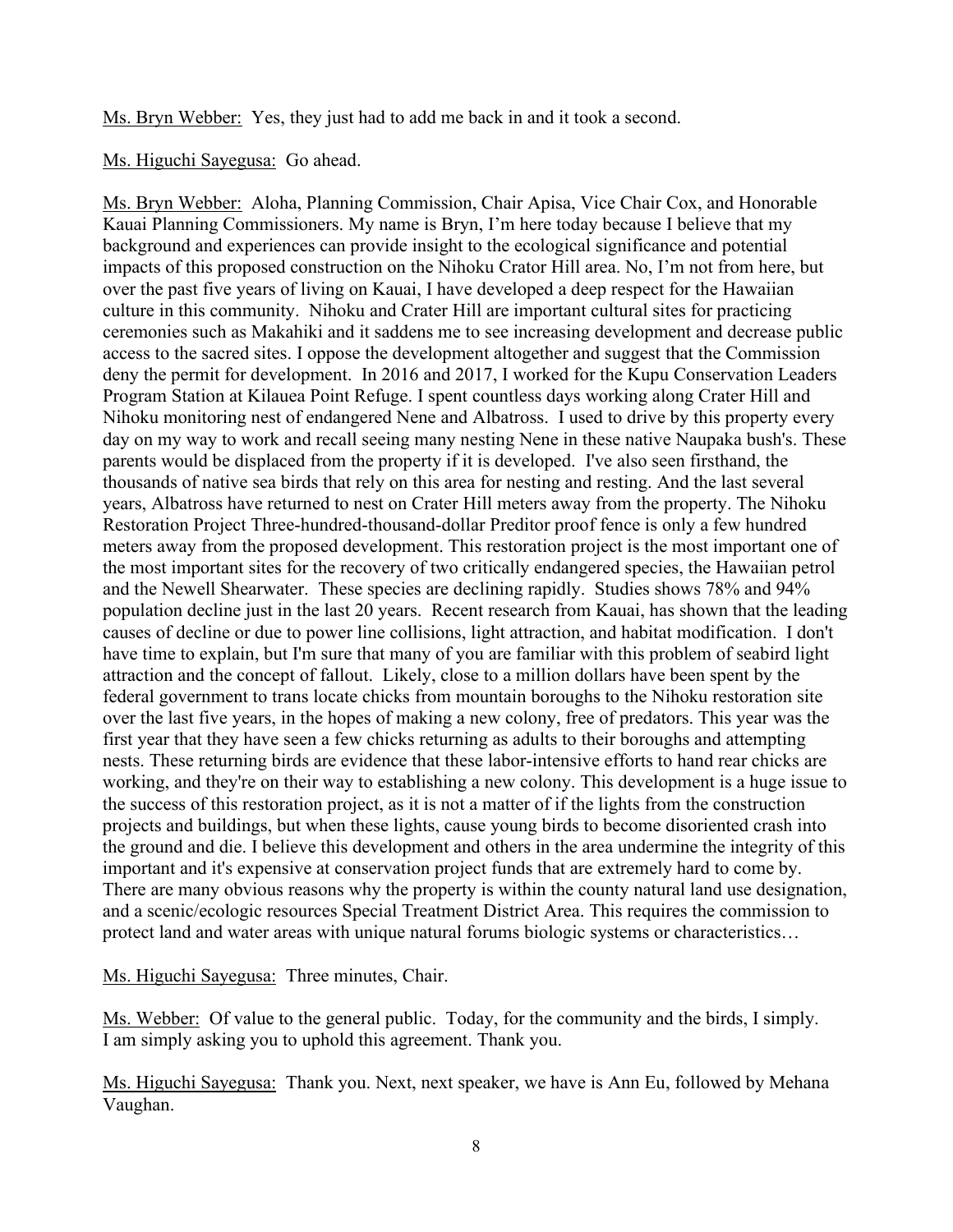Ms. Mehana Vaughan: Anna will be testifying from Milan (inaudible).

Ms. Higuchi Sayegusa: Thank you. Okay, go anytime.

Ms. Ann Eu: Aloha, my name is Ann Eu. I'm a resident of Kilauea and Moloa'a for the past (inaudible) years. Nihoku is important to my family and I because it is the iconic and guardian presence above the area where we spend the most time together and where we surf, fish, and gather. I also work at Kahili Beach Preserve as a steward here to Kauai Land Trust. We strive to provide educational opportunities for keiki for many schools on Island, where they may learn about land preservation and conservation, river mouth estuary ecology, as well as native seabird habitat, behaviors, and migration patterns. I am very concerned that the proposed houses, would impact the many seabirds who call the area home. I also strongly feel that this house would forever ruin the experience of this vital place, the most visible part of this majestic and highly cultural significant peak above Kilauea for future generations of Kilauea, and Kauai's young people. All of the times, I have been able to access the upper reaches of Nihoku have been for hula and ceremony, to learn of these special places, to learn place names of the area and their meanings, for Makahiki observations, and also to kilo drinks, solstices, and equinoxes, as well as to Malama `aina with Na Kia`i o`ni. This have all been under the conditions of obtaining Special Permits to access this place. Yet, it is now reserved for the few who can afford to live in the only gated community on this island. I can only imagine how wrong this must feel for descendants of people buried here or people who grew up in Kilauea town all their lives. I have through the years volunteered many hours with several nonprofit organizations caring for such places as Nualolo, Kalihiwai, Kahili Beach, as well as Nihoku, and from all of these I have experienced the truth of the Olelo noeau ma ka hana ka `ike. From every place all I have had the privilege to learn has come from quiet time working and listening to the land. This cannot happen if there is a house with occupants living in it right there listening to their Netflix and cars driving in and out, whether or not they have shielded lights are dropped the roofline or paint the house and matching color with the surroundings. As a non-native Hawaiian who has been involved in the cultural practice of hula, aloha, and malama `aina, I know for the past 20 plus years. I am constantly completely humbled and awestruck by the depth and breadth of knowledge and understanding that the ancient Hawaiians live with. Their understanding of the interconnectedness of our surrounding environment, the air we breathe, the land we walk upon, the rains, the waterways, the winds, the Pacific Ocean, that surrounds us, and the relationships between all these things and all the creatures on land, in air and in sea that inhabit it…

Ms. Higuchi Sayegusa: Three minutes, Chair.

Ms. Eu: Not just (inaudible). When, if you ever have the privilege to stand quietly and contemplation upon this special place. I believe the answer to you would come that it is completely inappropriate to build upon the slopes. I am asking you to make a decision that will forever preserve and protect a place so sacred and special. Mahalo.

Ms. Higuchi Sayegusa: Next, we have on our list Mehana Vaughan, followed by Derek Gill.

Ms. Mehana Vaughan: Aloha, (Hawaiian language). Can you hear me, alright? (Hawaiian language). Aloha, for the wonder of Nihoku, wells up with within me, and for the flying of all the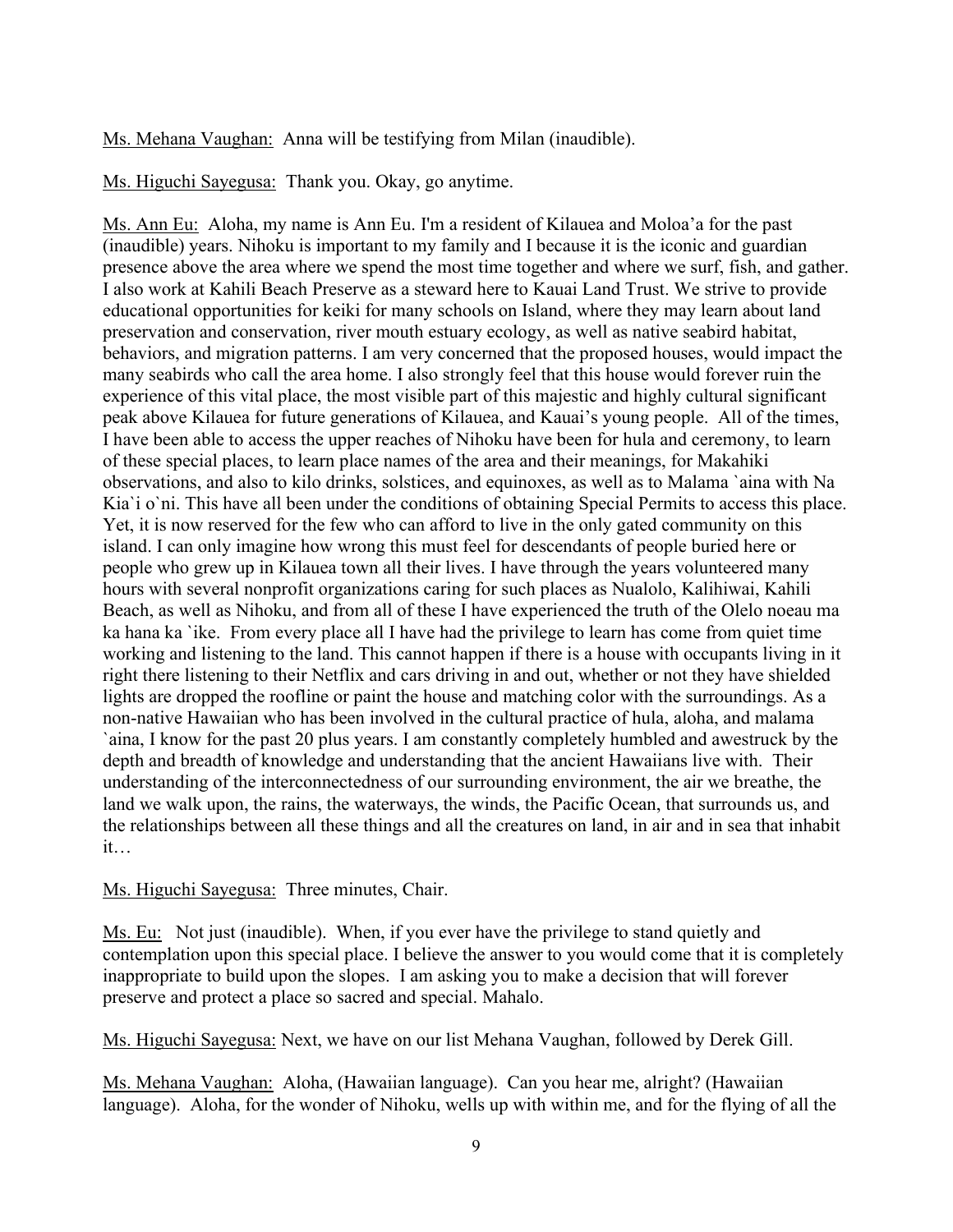birds that flipped and soar here and there, at this hill of Palani ki kapua. I am coming to you today with an update on our progress since the last hearing, because in the last hearing you intrusted Na Kia`i o Nihoku with great kuleana of negotiating with the landowner an applicant. I have submitted for my testimony, a timeline of progress and steps we have taken and work since that day. Just to summarize, we met with the applicant twice including just within three days after the hearing, we were able to tour Romeo Idica, of the Planning Department. Mahalo, Romeo. We have also drafted Conditions submitted them to the applicant on September 26, and then heard nothing as of the morning of October 20th. We had absolutely no response. So that led us to the point to meeting to make decisions and we just wanted to emphasize that members of our hui have worked tirelessly in multiple hui meetings and outreach to community members to ensure that this negotiation is a collective process that includes kupuna wisdom and captures concerns of Kilaueaians, cultural practitioners, ecologist, and others for this vital place. We have read the testimonies that came in, over 160 individuals as well as the 48 today, who have testified in opposition to the dwelling and associated construction. Collectively, if contributed over 200 hours of we have community volunteer effort towards this negotiation process. We want you to know we've done our very best and have been concerned that we could have a substantive response within time, to vet it with the broader community and reach agreement. We remain committed to protecting the cultural ecological and community significance of Nihoku and we are grateful to the Planning Department and Commission for the opportunity and kuleana you have entrusted us with and for your time, as volunteers. And we thank you for all that you do. Mahalo.

Ms. Higuchi Sayegusa: Thank you. The next registered speaker we have is Derek Gill, followed by Puakia Mo`okini Olivero. Mr. Gill when you can, please put your video on and your audio. Okay. Go ahead.

Mr. Derek Gill: Aloha, Planning Commission Officers, Commissioners, Directors and staff, and community members. My name is Derek Gill. I am a Kauai property owner, and a malihini. I thank you for the opportunity to testify this morning. The permit applications before you are for a massive individual family residence that is on a parcel that falls under multiple special treatment county level zoning designations. These designations are intended to protect the land, the ecology, and the community from exactly this kind of non-compatible residential building project. In this case, a non-compatible residential building project solely for the benefit of one family that intends to cut and slice into the side of Nihoku, forever scaring the land. Forever altering the flow of weather and drainage patterns in the area. Forever altering the habitat of our seabirds who desperately need new habitats free of feral cats and other predators and rising seas, forever altering the vast unobstructed lines of sight to neighboring moku's and ahupua`a's, I sorry, I'm still learning Hawaiian, unique to this area that are currently available to traditional Hawaiian cultural practitioners, forever altering the ability of native descendants to fully imagine them history, and forever altering the sense of spaciousness that makes Kauai, unique, special, and powerful. In addition to your kuleana as the Planning Commission to uphold the spirit and intent of the special treatment zoning designations. It is my understanding that according to the Hawaii Supreme Court's ruling on Ka Pa`akai O Ka `aina versus Land Use Commission as county decision makers, you are required to perform the three-step Ka Pa`akai analysis prior to rendering decisions that may impact cultural resources sites, and associated practices. There are many who will testify here today, that are more qualified to speak about the specific Hawaiian cultural practices that will be negatively impacted if you are individually and as a Planning Commission vote to grant these permits, I strongly urge you to follow the legal guidance of the Hawaii Supreme Court ruling and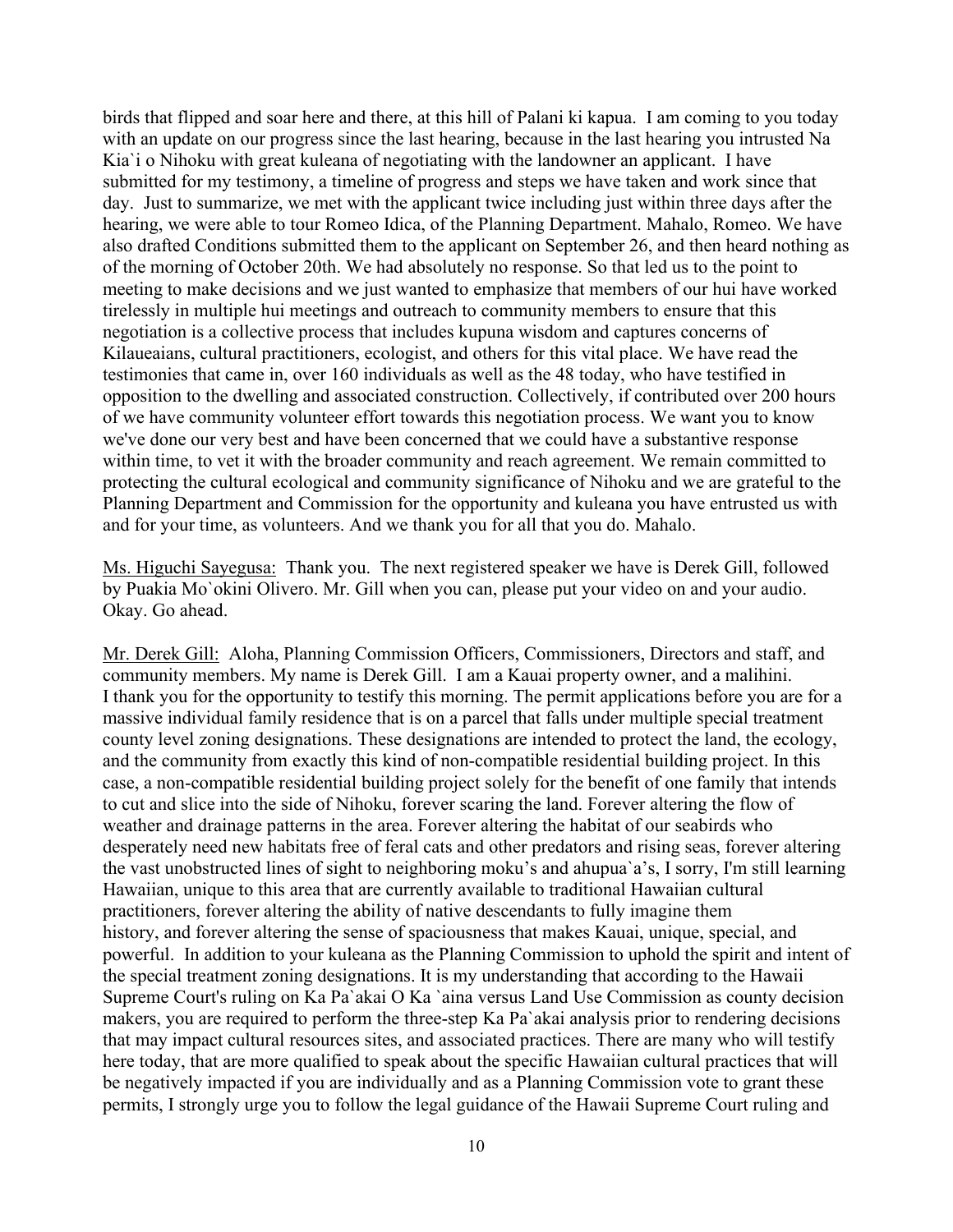allow this Ka Pa`akai analysis to take place before making your decision. I urge you to grant in our Na Kia`i O Nihoku, their petition to intervene and represent the public's interest on this matter. I also hope, that everyone involved in this decision, including the landowners will take this opportunity to reflect on why they are drawn to live on Kauai. While the solely Western mindset might be most excited about the capital appreciation potential, which in itself is not bad. but that is not what makes Kauai unique. Kauai is special and unique because there are many diverse cultures present, Kauai is special and unique because of the ability to look in all directions and enjoy nature without the eyesore of overdevelopment. Kauai is special and unique because of the native culture of being in relationship with the land, and not just seeing the land as a resource to be extracted for human consumption and enjoyment. We are on the precipice of losing this native perspective and influence.

#### Ms. Higuchi Sayegusa: Three minutes, Chair.

Mr. Gill: Due to dwindling Hawaii population numbers, if those of us Malihini's don't adopt these perspectives and practices, we will destroy the spirit of the land and it will turn into yet another economic casualty devoid of what drew us you're consciously or unconsciously to begin with. Without spaciousness we are not able to cultivate these practices that bring us in relationship with the land, when a site of cultural and spiritual practices boarded by private residence it necessarily creates an inner contraction. That is the opposite of what the native practices are intended to elicit this in my opinion is the essence of why this development is culturally inappropriate. In closing, my understanding is that the Kilauea communities work to protect the slopes of Nihoku from development for over 40 years. The proposed single-family compound would forever impact the views and feeling of space and place at the area ohana love and enjoy together. Let's not sacrifice this for the benefit of an individual family, and individual family that made this purchase with full knowledge of the three layers of zoning and conferences that were pertinent to the land. I encourage the Green family, to consider the compromises that have been proposed. Thank you, again, for the opportunity to testify and for your earnest consideration of its content. Mahalo Nui.

Ms. Higuchi Sayegusa: Next registered speaker is Puakea Mo`okini-Olivero, followed by Olan Leimomi Fisher. Okay. Whenever you're ready Ms. Puakea you can unmute yourself.

Ms. Puakea Mo'okini-Oliver: (Hawaiian language) Puakea Mo'okini-Oliver (Hawaiian language). I am testifying today, in support of Na Kia`i o Nihoku in their petition to intervene and represent the public's interest on this matter. From 2017 to 2019, I was a biological field technician and field crew lead for Maui Seabird Recovery Project for the United States Fish and Wildlife Service on Midway Atoll within Papa Hanau Moku Marine National Monument. From my experience in the settings, I can without reservation say that the proposed house would be a detriment to the existing populations of nesting seabirds on the cliffs of Nihoku. The ecological importance of seabirds and nutrient cycling on coastal and mountainous landscapes, underline the cultural importance of these long-lived species. Sea birds and their wings counterparts are valued for their abilities to frequent the (inaudible) where our deities reside. Several species such as the Moli and Kahuku are especially important for embodying the mana of certain deities, the Kou`e ula and the Kou`e kea, and Eva are indicators for Ho`okele and Wa'a people. Because of the close proximity to the colonies, it does not seem reasonable that shielded lights alone would mitigate disturbances to the Manu. One meaning provided by the name Kilauea is spewing, taken literally, it describes the vulcanology and current activity have Tutu Pele in her home on Halemaumau. I can't help but like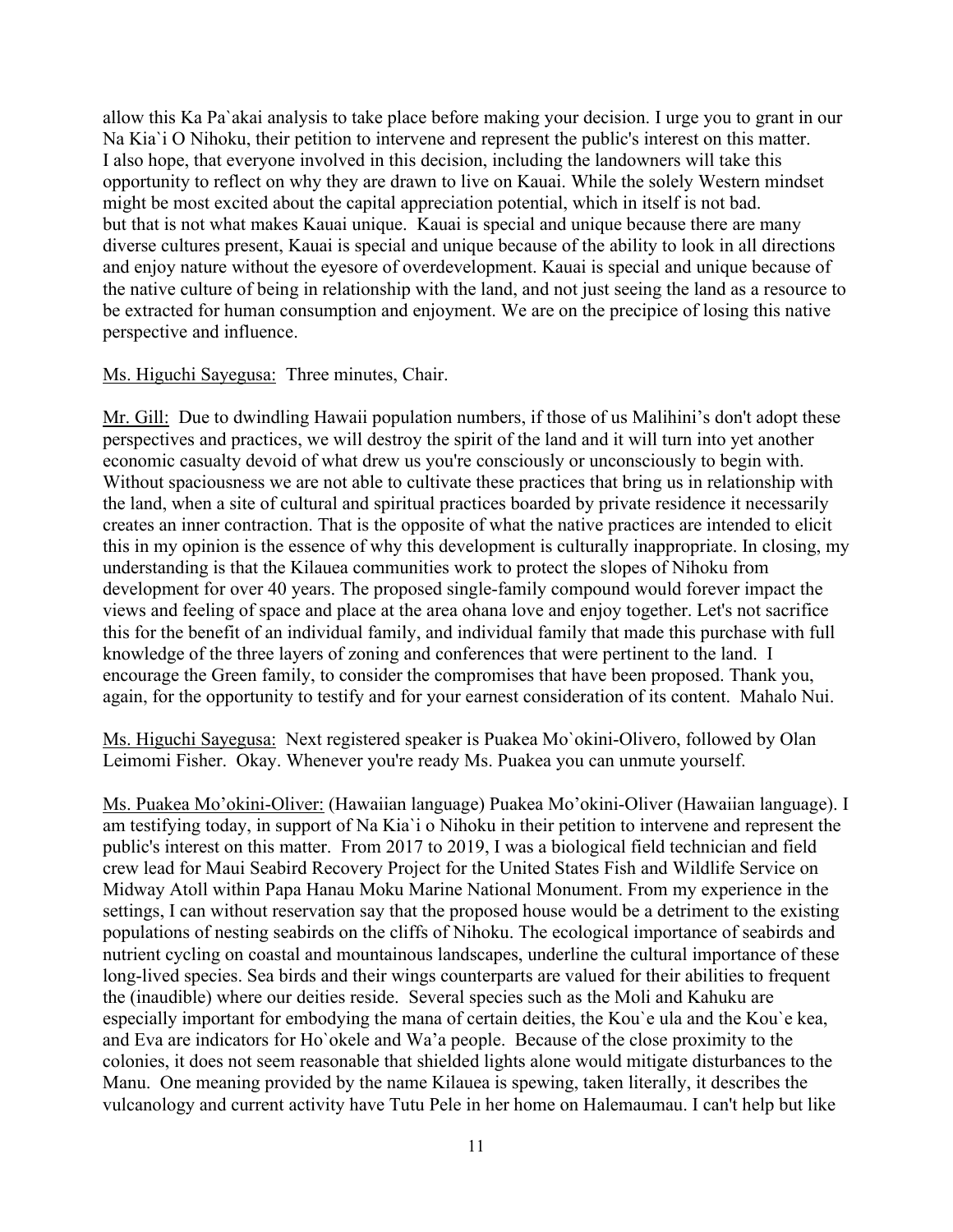in Kilauea to the incredible amounts of testimony that has the fallen upon the Planning Commission for review. The tremendous amount of information Na Kia`i O Nihoku has provided, not only to the applicants and the Planning Commission regarding their concerns, but broadly to the community is impressive. What's more is the depth and breadth in which the proposed 12,000 square foot structure would significantly impair the traditional and customary practices of this place. Further, the `ike, mo`olelo, mele, oli, and support from across Kauai and the pai `aina for Nihoku seems also to be spewing forth. I admire their permit applicants that initiated community comment on this process from beginning. However, the lack of significant changes to original plans raises the question whether community comments is being heard? After all, it is now the Planning Commission's duty to act in accordance with the volume of knowledgeable community input provided. In a Hawaiian worldview, `aina is everything that constitutes life, from the ecological, geological, and astronomical to the winds, rains, and animals are not only deities but our ancestors, our history, our present, or future. Impacts on any of these resources is an impact on cultural resources, an impact on our places is a detriment to our ways irrevocable changes last for generations. We're still living in echoes of this today. It is my hope honored Planning Commissioners, that your compassion for Nihoku, and all that it shares and provides can spew forth and understanding of Na Kia`i O Nihoku who's position and approve their petition to intervene in the permitting process of the applicants. Aloha `aina, mahalo.

Ms. Higuchi Sayegusa: Next register speaker is Olan Leimomi Fisher, followed by Billy Kenney Jr. Okay.

Ms. Olan Leimomi Fisher: Aloha mai kakou. My name is Olan Fisher and I'm testifying on behalf of Office of Hawaiian Affairs. We appreciate the opportunity to offer comments on this matter before the Commission. Based on the agenda packet for today's meeting, it is still unclear whether a Ka Pa`akai Analysis has been performed by the County regarding this proposed project. OHA recommends that before deciding today, regarding Agenda Item F.1.a, that the County, take the time to meaningfully engage with the Ka Pa `akai Analysis, which requires specific findings and conclusions when considering a petition, or when rendering and decision that may impact Native Hawaiian traditional and customary practices. These three parts frameworks provide a mechanism to not only protect Native Hawaiian Right but also allows the County to review and analyze all the necessary factors to reach an informed decision that balances the competing interests and legal rights. Planning Director's preliminary recommendations, only address the use of downward facing shielded lights and darker tone colors. However, there has still been no determination about whether these recommendations will in fact protect Native Hawaiian traditional and customary rights. There's been no mention of other possible actions to protect Native Hawaiian traditional and customer rights. And there has been no mention of the many other suggestions that Na Kia`i o Nihoku, propose. Also, regarding the intervening status of Na Kia`i o Nihoku, while the status is certainly not a replacement for the County's Ka Pa `akai analysis, it would help to better protect Na Kia`i o Nihoku's constitutionally protected rights to engage in their traditional practices, as well as to help better to develop the record to bring clarity to the issues, and hopefully better developed potential solution and pass it forward. In conclusion, OHA would just like to remind you all at the County that you all have a constitutional duty as described by the Hawaii Supreme Court in Ka Pa`akai, to fully consider the resources, site, and practices of the sacred place, and to take all the necessary actions to reasonably protect them and deliver on decision making processes. OHA urges the commission to please, at the very least conduct a Ka Pa `akai Analysis before making any decisions regarding this item, and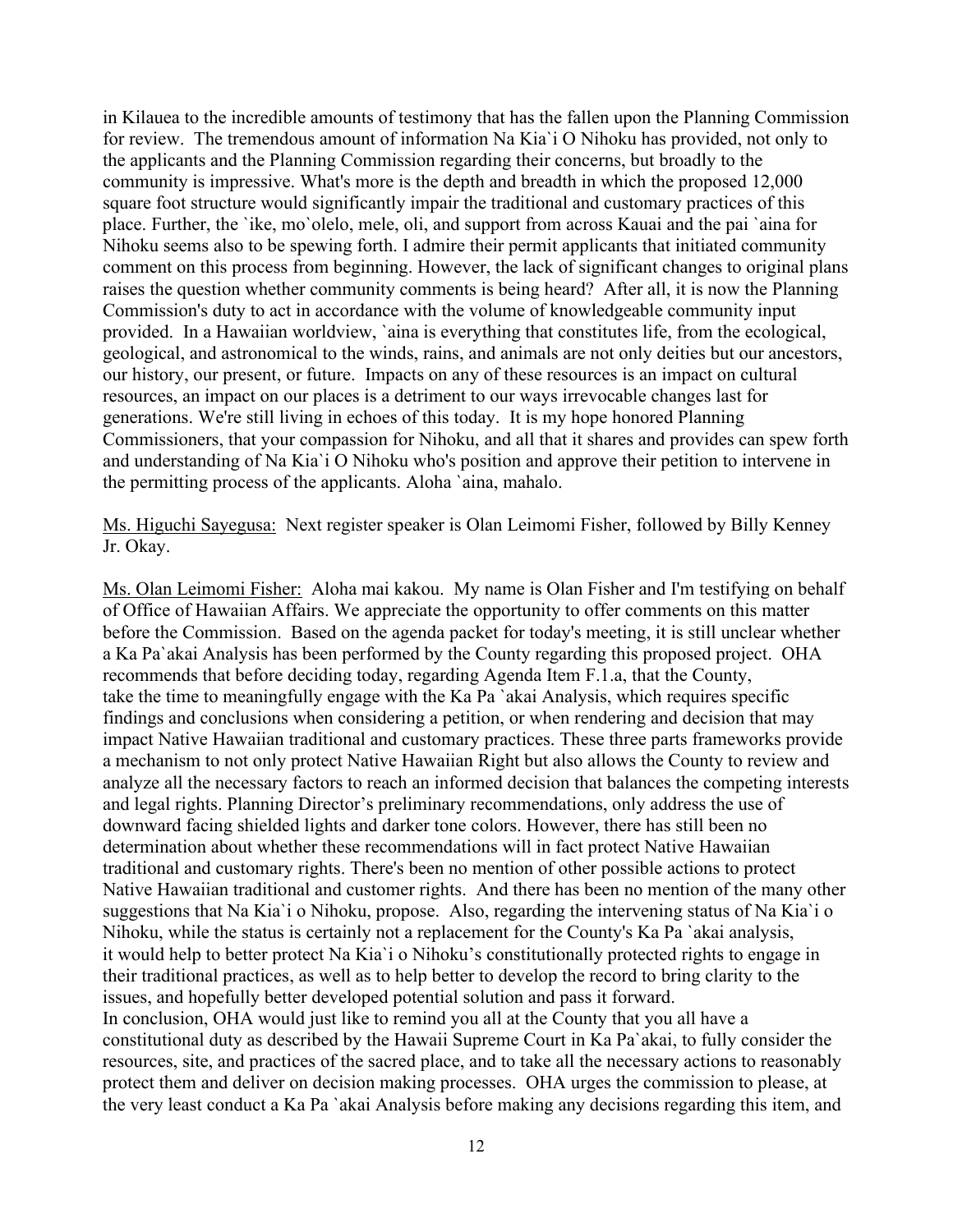to really listen to the many voices of the community here today. Mahalo Nui, Commissioners, for all your hard work for Kauai, please take care. Aloha.

Ms. Higuchi Sayegusa: Next register speaker is William Kenney Jr. followed by Hoku Cody.

Mr. William Kinney: Aloha, can you hear me?

# Ms. Higuchi Sayegusa: Yes.

Mr. Kinney: Aloha, again. Mahalo, for your time, Commission. Aloha for the record, my name is Billy Kinney, currently a resident of Kilauea. I've been on record saying all kinds of culture stuff. So, I wanted to officially state, my hopes that a proper internal cultural impact statement or cultural survey would be done by the County before I even really entertaining this permit. But I would really like to digress a little bit and talk about subdivision. Particularly, how subdivisions like Seacliff gated community, can continue to really consolidate this type of like land tenure and like development desires that really degrade traditional and customary practices, properties, and access. And so, to do they really degrade the possibility of (inaudible) and sort of the reinvigoration of those practices are the general area too, right? And so, the reason why I kind of zoom out a bit, is because when really, when identifying culturally significant places and practices, it's kind of insufficient to solely base those distinctions on artifacts and experiences, and practices done concentrated in a small defined area that is really kind of bound by arbitrary boundaries. And so, Kehau (inaudible), she uses this idea of distribution archaeology, where we apply like our regional rather than a cyclable focus. So, my point is this kind of allows archaeology and cultural records to be thought of as more of a continuous distribution of experiences and artifacts over the surface of the land, right? Rather, and then at varying frequencies and density. So, the process is really what gets me here, and analysis archetypes like Ka Pa `akai don't necessarily kind of fail to address the future of traditional and customer practices, and some and the surrounding community regarding cultural life ways. So, the concept of subdivision along with faulty analysis, really leads us to more Eurasia rate of people and culture, and what they call degradation principal or cultural natural resources, lose legal protections, as land has already suffered these substantial adverse impacts. And then at that point, it doesn't matter if we keep chipping away at it right. So that's, that's a terrible thing, and so traditional customer practitioners do exist on the specific site out. I will go on record and say that. And the continuation of those practices of this region really depends on the integrity of that site. And I don't know if I'm allowed to talk about intervener or the petition, but I'll just stop there. Thank you.

Ms. Higuchi Sayegusa: Thank you. Next register speaker is Hoku Cody followed by Jessica Kaui Fu. Cody, I think you can just unmute and put your video on whenever you're ready.

Ms. Hoku Cody: Aloha.

Ms. Higuchi Sayegusa: Whenever you're ready to begin.

Ms. Cody: I wanted to take my time in the testimony to read the testimony of Ryan McCormick who already submitted. And I just wanted to make sure that was, okay?

Ms. Higuchi Sayegusa: Sure. Yep. It's your time to testify so you have three minutes. Okay.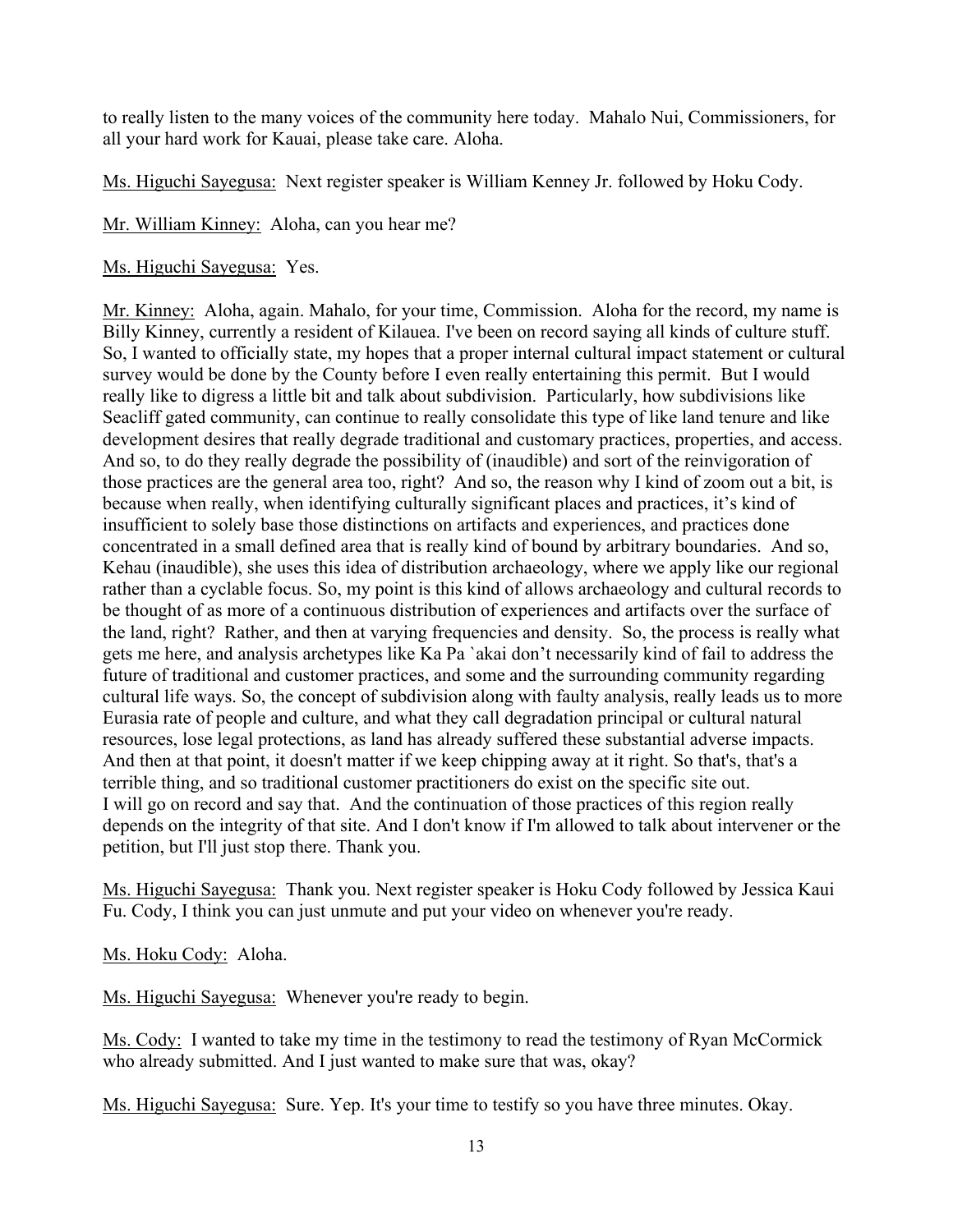Ms. Cody: To whom it may concern. My name is Ryan McCormick, and I am the Kuma hula of Maunuunu a school of traditional Hawaiian dance, in Kea`au, Hawaii, my `uniki rites were conferred in 2014 through Unukupukupu under the tutelage of Dr. Taupouri Tangaro, who was ordained as a Kumu hula in the lineage of Halau o Kekuhi and the Kanaka`ole family. We are practitioners of the Hula Pele, the ritual dance form of the descendants of the Pele clan. The chants and dances of our lineage record the ongoing relationship between people and the volcanic forces of this archipelago. It is through this work of carrying this tradition that I was first introduced to the landscape of Nihoku. In 2016, I was asked by Na Kia`i o Nihoku to share stories and perspectives about the many mythological, genealogical, and geological between the landscape of Hawaii Island, and that of Kauai explicated in our traditions. Of the many place names that encompass Nihoku that do indeed, affirm its status as a wahi pana there are multiple overt references to the Pele's family. (i.e., Kilauea, Na Kaikaina), which underscores the importance of this region in the living myths of Pele and her family, and the practitioners tasked with keeping those rich didactic narratives alive for generations to come. Nihoku itself provides the ideal location for a pa hula, or designated space for ceremonial dance and chant offerings, and haumana from our Halau, we're privileged to share the hula as part of the Makahiki ceremonies there in 2017. As well as Mo`olelo and mele confirm, Nihoku, and its surrounding wahi pana, have been areas of cultural and religious significance for centuries and continue to be so for Kanaka Maoli and practioners of Hawaii life ways. Any development that would restrict or interfere with the preservation of these lands, wildlife conservation efforts and access to the area by cultural practitioners and lineal descendants of original inhabitants would be tantamount to an assault upon the culture and traditions of these lands and would further erode the foundation of traditional knowledge so critical to understanding our collective human relationship to this landscape off Hawaii. Therefore, I am in opposition to the proposed development upon the Nihoku. `O au iho no me ka `oia`i`o, Ryan McCormick. Mahalo.

Ms. Higuchi Sayegusa: Thank you. Next register speaker is Jessica Kaui Fu, followed by Kaua Chandler.

Ms. Jessica Kaui Fu: Aloha, can you hear me?

Ms. Higuchi Sayegusa: Yes.

Ms. Fu: All right, Aloha honorable Planning Commission. I think the best use of my few minutes here today, is to echo the voices of the kupuna of this place, and I'm on I'm sitting here alongside Gary Smith who is like a lot of kupuna in our community have a hard time with the technologies of today. I just wanted to convey their voices today, and I'm their concerns for protection of this place. And, and the progress that they have made through the generations. So, I'm going to tell a little story about Uncle Gary when he led a group of hula practitioners from through, from our respective islands they gathered here and went on a Hua ka'i to Nihoku. And they were blown away at the experience that they had in this special, special place; they saw it. They felt it. And on that day, visionaries like Uncle Gary who stood up for this place and stuck up for this place. It was very clear and apparent to this coupon or here that sits beside me what this place needed, and that is Hawaiians, the lei o of Hawaii, voices of a Hawaii to return and to take kuleana and stewardship of this place, and to grow the historical and cultural aspects and important, and the importance of this place for all of Hawaii. For the Kilauea community, Kauai community, as well as all of Hawaii.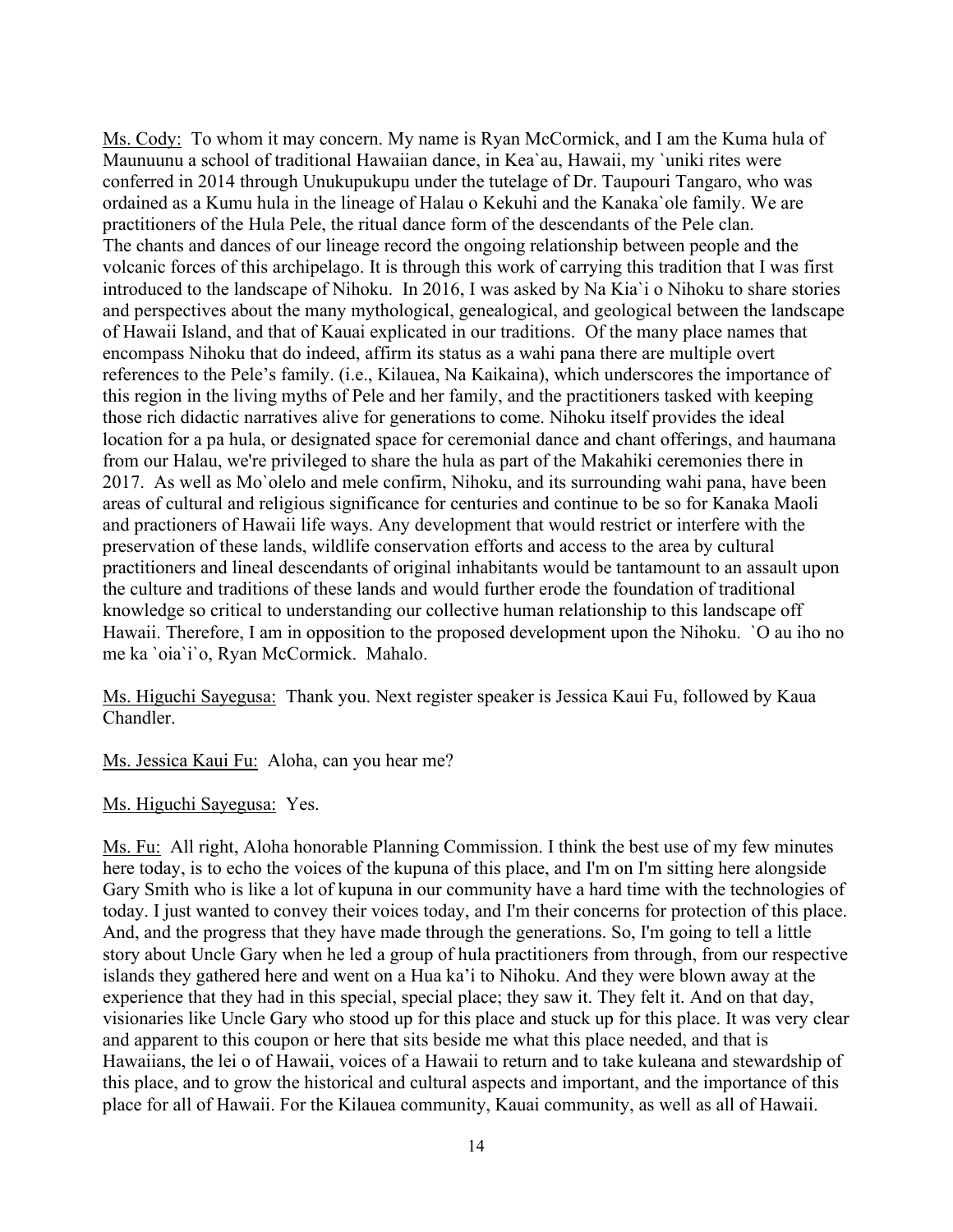We see the archaeological evidence of Hawaiian uses of the crater. And, and many yet that have yet to be uncovered. One cannot go there without coming away with the feeling that this place is truly special a wahi pana, a place that rings with resonance within you. And that feeling is something that is perpetuated through our Hawaiian practices, our customs, and traditions. And over time, we are continuing to learn what Nihoku means the protruding tooth, and that even though it belongs to the ahupua'a of Kilauea, it had its own famous chief (inaudible) Kapua, which was mentioned in earlier testimony, complete with its own wind (inaudible), that was first uttered in the chance by Pele herself when she named off the winds of Kauai. Nihoku must have been a significant place for the people of old, yet for years, Uncle Gary states, that we called it Crater Hill. These places are special and significant to the Hawaiian people, and the community, and during those years, there were historical accounts of railroads being up on the slopes, cattle being raised up there, and the flora and fauna trampled. And warehouses, dumped garages, things, a whole bunch of different things, and he realizes that this kind of activity and building on the mountain is disrespectful. And what needs to happen is a kuleana to restore the specialness of this place and restore of customer practices is of utmost importance. To encourage on the transmission of mo'olelo, that was only captured in the oratorios and the histories of Kupuna. They were never written, they were from, they were, the Kilauea community knew they were important. They orally transmitted these things. And our group is the one to carry on these traditions…

## Ms. Higuchi Sayegusa: Three minutes, Chair.

Ms. Fu: And push this unwritten literature into the practices and customs of the future generations. And so, we are here today, to oppose the permit and encourage you all to really dig deep into the importance of this special cultural landscape and place for traditional customary and cultural practices. Mahalo.

## Mr. Gary Smith: Mahalo.

Ms. Fu: (Hawaiian Language) uncle taught us and other things so we just Mahalo, for your time, and for hearing our concerns. Anything else uncle?

Mr. Gary Smith: Well, I'm of the neanderthal compared to these wonderful spokespersons for Kia`i Kilauea. Well, I couldn't have left this kuleana in better hands. That was one of my concerns, how do we carry on the kuleana after you work so hard on something to preserve a land and keep the Hawaiian voice there? How do you perpetuate the kuleana? It's a, it's a hard task. It's a long, it's a lifelong job. And I'm so glad you see today, what kind of leadership we have here is, it's awesome. I'm in awe and just continually inspired by this group of young people. I'm the old guy was once the young guy, who worked very hard and could accomplish things but.

Deputy County Attorney Laura Barzilai: Chair, pardon me. (Inaudible) unregistered speaker Madame Chair.

Mr. Gary Smith: I'm still here on earth I want to be here a long time but (inaudible) this kuleana. I can relax now. Mahalo for your time.

Chair Apisa: Gary, thank you.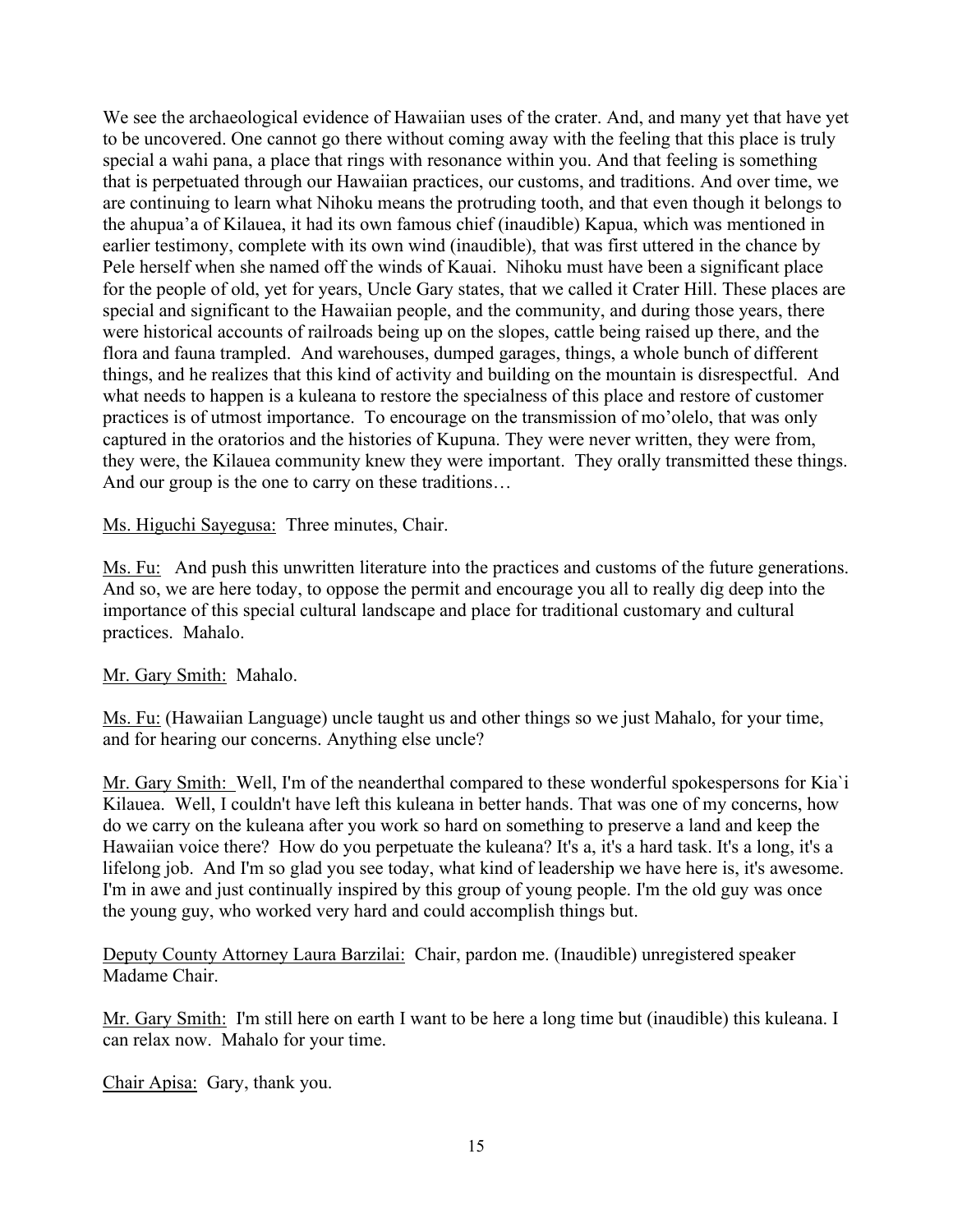Ms. Higuchi Sayegusa: Thank you, last registered speaker is Kapua Chandler. Whenever you're ready you can unmute and put your video on.

Chair Apisa: After this speaker, we'll take a 10-minute break and then we'll resume.

Ms. Higuchi Sayegusa: Miss Chandler.

Ms. Kapua Chandler: Aloha. Can you folks hear me?

Ms. Higuchi Sayegusa: Yes.

Ms. Kapua Chandler: Kalamai. You just missed the bell, it's a nice song that they play over here in Kilauea. Aloha, Honorable Planning Commissioners, Director, and Staff. I just first, want to express my gratitude to all for taking time to make the hard decisions for the future of our county. And I just really appreciate all the time and the work that you do for our island. My name is Kapua of Chandler, and I am a lineal descendant of Kilauea and Kahili, lands that my kupuna are buried on. And I'm testifying today, in opposition of the SMA permit and agenda item one. I recently finished my doctorate in education. And I've since returned home to serve as an educator in our community. This past summer we organized a summer program which took keiki who are intergenerational connected to the ahupua'a of Kilauea through rigorous `aina based learning. Majority of our ability to access 'aina was granted by private landowners and rarely was 'aina publicly accessible for our youth. As a community member who has lived my entire life in Kilauea see that the keiki of today, do not have the same types of access as I did grow up, witnessing the layered barriers that we must go through in order to practice our customary rights and to educate the future leaders of Kilauea and Kauai is distressing. I implore you to read critically the plans for this 12,000 square foot development. Nihoku, or as we know it growing up Crater Hill, is a Learning Center for the future generations of Kauai, and the approval of this permit would permanently alter and desecrate this vital sacred educational space. Time and time again, we have witnessed the unforeseen consequences of development and outright gating have such sacred sites. I want to be a part of the solution and I believe you are all critical components, who are determining the future for Kilauea, and Kilauea kids. I am concerned about the perpetual protection of our `aina, while the immediate impact of your decisions today, are essential. I am most concerned with a detrimental impact that we're burdening future generations with. While the Green ohana is a contributing member to our community, the issue at hand is not the applicant. It is the lasting impact of such an excessively large home carved into the side of the most sacred mountain in Kilauea and Koo'lau, Nihoku. I believe this time to be an amazing opportunity for the Planning Commission to do what is right for the place and set the standard for what it means to perpetually protect `aina across generations. Protection today, looks like imposing requirements on size and location. Please seize this opportunity and think innovatively and how we can move forward to protect our `aina, not only for the cultural and educational practices of today, but also for the unborn keiki who should always feel welcome to continue to practice our traditional and customary rights at Nihoku. Mahalo nui and just really appreciate you folks taking the time to listen and hear the concerns of my community. Aloha.

Ms. Higuchi Sayegusa: Thank you. That, that concludes the registered speakers that we have on our list. Chair.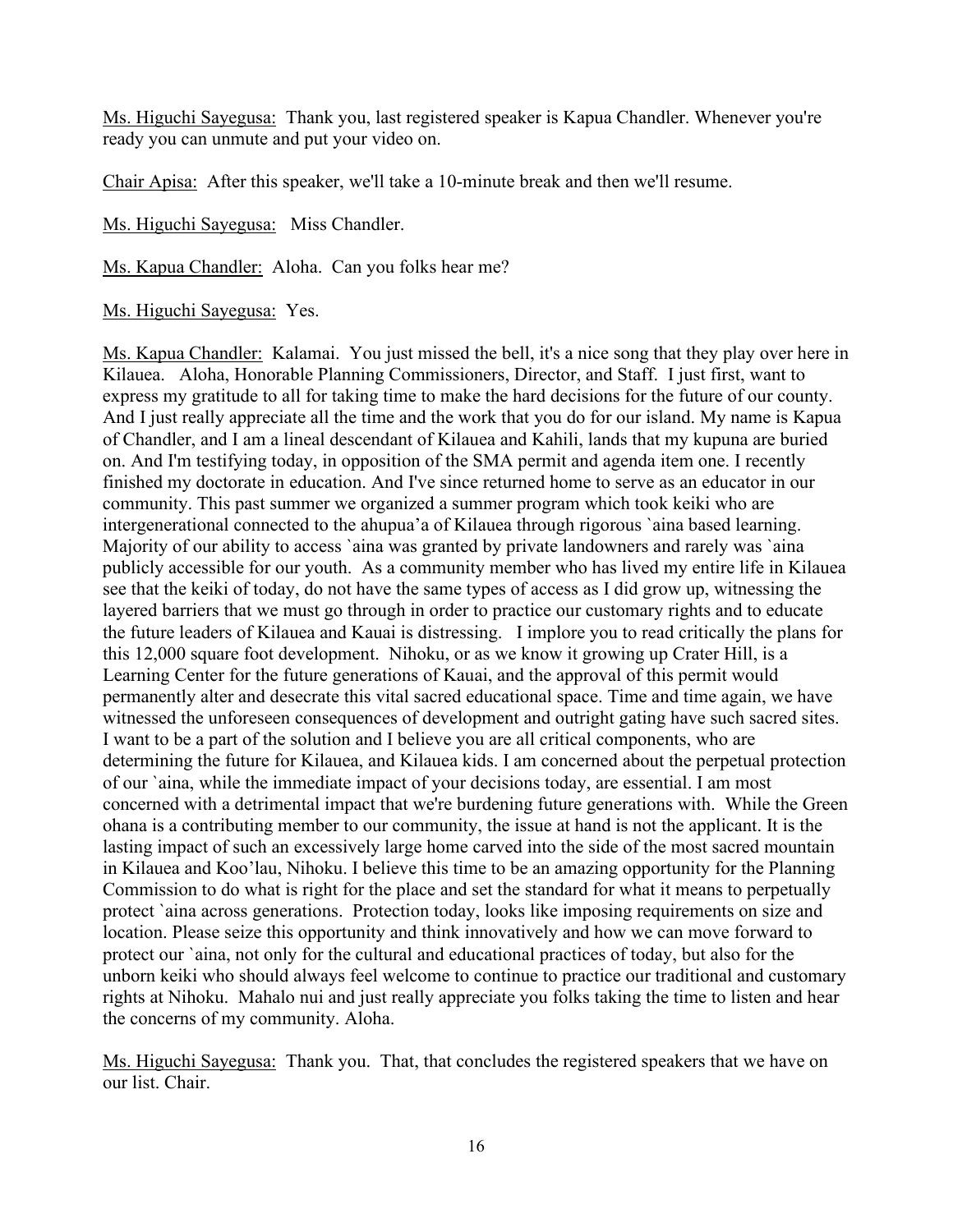Chair Apisa: Oh, thank you very much. We will take a 10-minute recess, and I will be back at 10. `Well, let's call it 10:10 will be back.

The Commission recessed this portion of the meeting at 9:59 a.m. The Commission reconvened this portion of the meeting at 10:10 a.m.

Chair Apisa Called the meeting back to order after the recess.

Chair Apisa: Okay, we're ready to reconvene, and I would like to take a roll call. Be sure everyone is so present.

Mr. Hull: Roll Call, Madam Chair. Commissioner Ako?

Mr. Ako: Here by myself.

Mr. Hull: Commissioner Chiba?

Mr. Chiba: Here by myself.

Mr. Hull: Commissioner Cox?

Ms. Cox: Here by myself.

Mr. Hull: Commissioner DeGracia?

Mr. DeGracia: Here by myself.

Mr. Hull: Commissioner Otsuka?

Ms. Otsuka: Here and I'm by myself.

Mr. Hull: Commissioner Streufert?

Ms. Nogami Streufert: Here by myself.

Mr. Hull: Chair Apisa?

Chair Apisa: Present by myself.

Mr. Hull: Motion passes. Madam Chair. Seven Present.

Continued Agency Hearing

SPECIAL MANAGEMENT AREA USE PERMIT (SMA(U)-2022-1, CLASS IV ZONING PERMIT 9Z-IV-2022-1, and USE PERMIT (U-2022-1) for the construction of a farm dwelling unit, guest house, garage and associated site improvements with Lot 11-A of the Seacliff Plantation Subdivision in Kilauea, involving a parcel situated approximately 1,000 feet west of the Pali Moana Place/Makana`ano Place intersection, further identified as Tax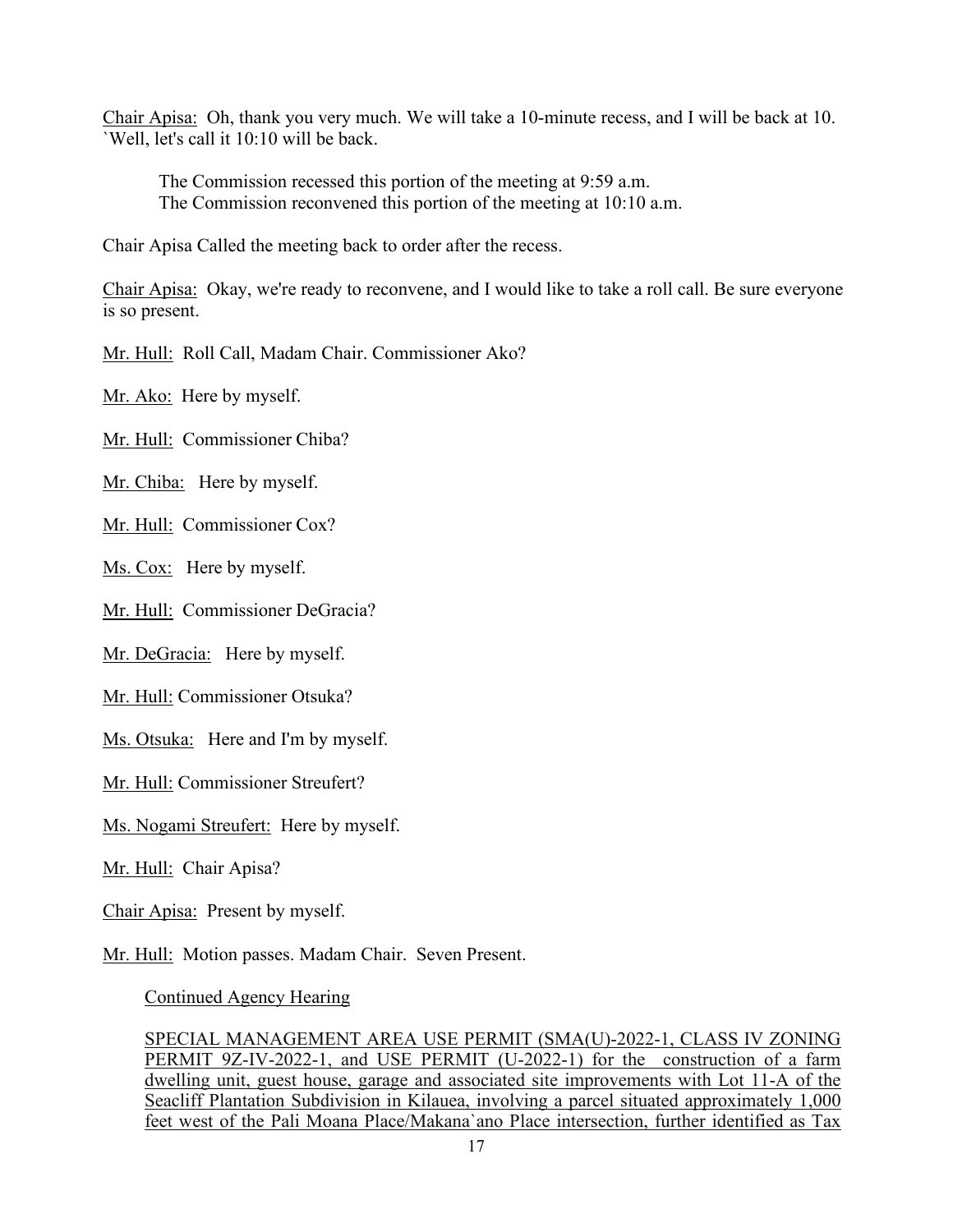Map Key: (4) 5-2-004:084 (Unit 1) affecting a portion of a larger parcel approximately 12.305 acres in size = Phillip J. & Linda M. Green, [Director's report received, hearing deferred 9/14/2021].

- i. Supplemental Director's Report transmitting written testimony
- ii. Petition for Intervention (received October 19, 2021) by Mehana Blaich Vaughn, Nicole Hoku Cody, and Jessica AK Fu on behalf of Na Kia`i O Nihoku.

Mr. Hull: Next, is the Agency Hearing portion where the Commissioners received a petition for intervention which needs to be reviewed prior to any further discussion or action on this particular agenda item, being that intervention could lead to contest the case hearing. I'm going to step down from clerking the meeting for this portion, and hand it over to the Chair and the County Attorney. Thank you.

Chair Apisa: Thank you very much. I would like to ask the Department for a status report. Madam Chair and members of the Commission, the Department did submit a supplemental.

Ms. Laura Barzilai: Pardon, pardon me clerk Hull. Madam Chair, I think, preferably if you could please read into the record and notice for item F.1.a, before Director Hull gives his report.

Chair Apisa: Yes, thank you. Thank you, instead of Director Hull doing that. Continued is the New Agency Hearing. Yeah, Amendment to Special Management Area Use Permit (SMA(U)-88- 10) Class IV Zoning Permits (Z-IV-88-39), Use Permit (U-88-31, and Special Permit (SP-88-6) to allow construction of a paved parking lot containing approximately 90…

Ms. Laura Barzilai: Pardon me, Madame Chair, I'm so sorry. That would be F.1.a. that's page two of the agenda under Continued Agency Hearing.

Chair Apisa: Yes, I'm sorry, I jumped ahead of myself on the agenda. Special Management Area Use Permit (SMA(U-2022-1), Class IV Zoning Permits (Z-IV-2022-1), 2022 and Use Permit (U-2022-1) for the construction of farm dwelling unit, guesthouse, garage, and associated site improvements, Within Lot 11-A of the Seacliff Plantation Subdivision in Kilauea involving a parcel situated approximately 1000 feet west of the Pali Moana Place Makana`ano Place intersection, Further identified as Tax Map Key: (4) 5-2-004:084 (Unit 1) affecting a portion of a larger parcel approximately 12.305 acres in size, applicant is Philip J. and Linda M. Green, Directors Report was received, a hearing deferred on September, 14 2021. So, if this would be at the time, I believe I would like to hear the Director's Report if I mean, if that's available.

Mr. Hull: Chair, the Director's Report, has been provided (inaudible) intervention first, but just as an update as to where the Department is I guess before setting the parameters for intervention with the county attorney, I can state, and perhaps both parties are agreement but defer to them, but the Department, as was testified today, and, you know, at the original agency hearing a voluminous amount of testimony came in from the public. In particular, there was a lot of testimony concerning traditional customary practices. Now, the applicant did complete a traditional customer practice analysis, through its own representative and outreach. But as agency hearings are essentially set up is to gauge the members of the public, and people that access are frequent the area. For additional information and like you saw, there was a lot of testimony that came in. So, based on that new that testimony came in which, you know, went beyond I think, what beyond what the Department felt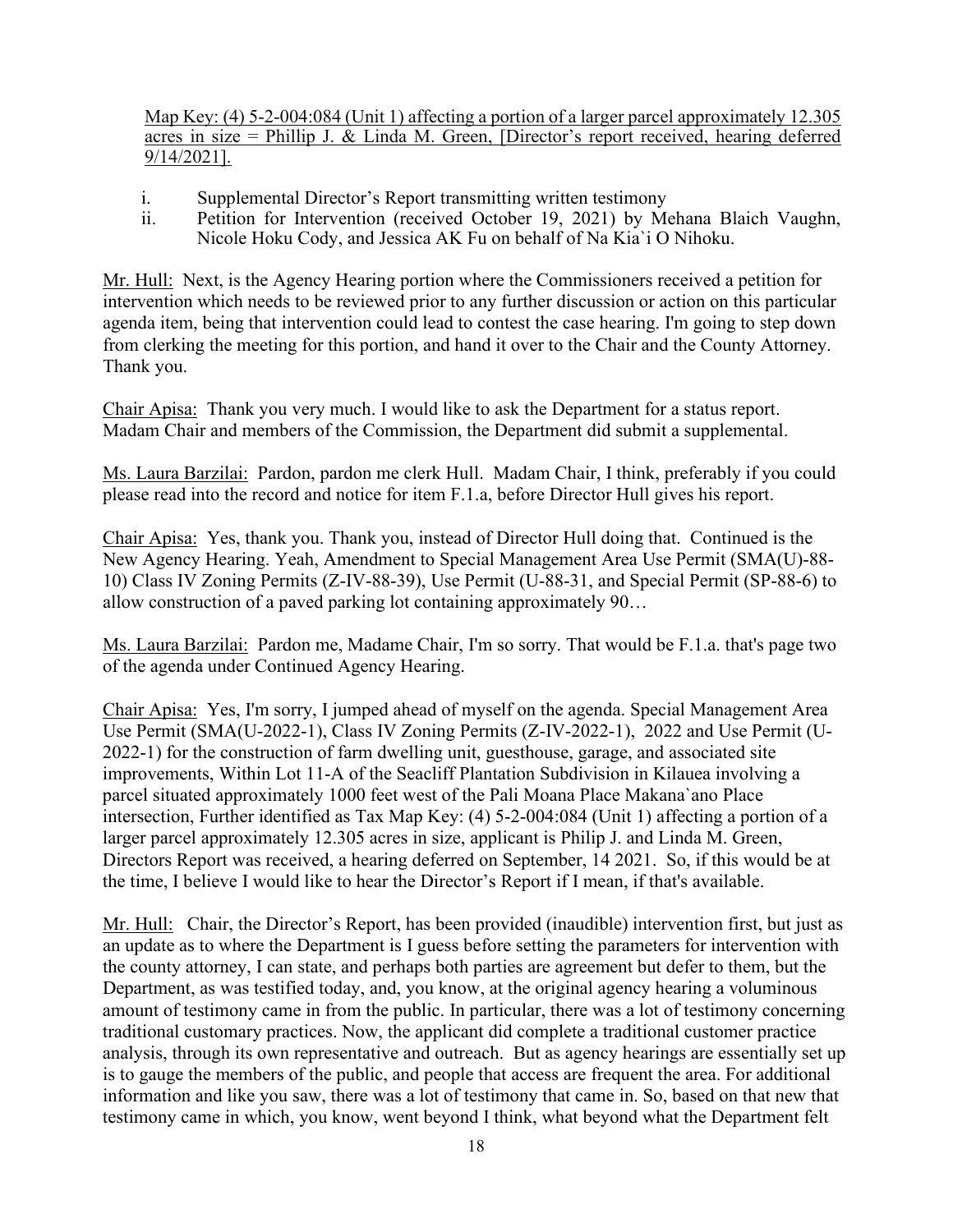was adequate in the original traditional customary practice analysis, made by an applicant. The Department is currently and has embarked on outreach to cultural practitioners, those that testified as well as others to update the traditional customary practice are some members of the public revert to the Ka Pa `akai analysis, if you will, to determine impacts to traditional customer practices, either that have occurred on the property or in the region. And we're about three quarters of the way of reaching out to the members of the public that either testified or been identified as cultural practitioners. And so, we haven't completed the report. We are in the process of doing it. We intend to submit that report to you, which could also update and necessitate amending our recommendation to the commission. We anticipate having that report. Within three to four weeks no two to three weeks. But ultimately, as we process this report, we're asking for the commission to defer both the overall agenda item for their review the application, as well as the petition for intervention in the that perhaps after we come out with our report, it will provide a, an area that the two parties may come into common ground or consensus around, and if not, you know, the intervention that can be reviewed and then we may end up and contest the hearing. But right now, if we wanted a contested case hearing today, this would put a 1–3-year timeline on the review of this with, with a hearings officer and somewhat perhaps avoid that. We're asking for a month or a deferral to December 14.

Chair Apisa: Thank you very much for the status report. In order to achieve the deferral to December 14. I would ask the following questions of the applicant. I believe today, represented by Timothy Irons from the law firm, and the petitioner Mehana Vaughan representing Na Kia`i O Nihoku. So, of the applicant on Mr. and Mrs. Green in care of Mr. Irons. Does your client confirm that they continue to waive the timelines under CZO Section 8- 3.1 F., as confirmed by Mr. Jung at the September  $14<sup>th</sup>$ , meeting, to allow for the Department to complete its recommendations?

Mr. Tim Irons: Thank you, Chairperson and Commissioners, my name is Tim Irons from Dentons, representing the appellant's the Green's. We, we don't have a problem with the Planning Department, finishing up their Ka Pa `akai analysis, we understand that because of the Thanksgiving holiday that December 14th is the next available hearing. So, we are not objecting to the continuance of the agency hearing until that date. We do have a general objection to the delay that has taken place so far. But we understand that it's important for Planning Department to finish its analysis. On the intervention, we will be filing a formal objection, or opposition today, so, we would just request that the decision on intervention be continued from today, if it occurred between now and December 14, that's up to the commission. I have other points, I'd like to raise with regard to the application, if I may do so either now or at a later point.

Ms. Barzilai: Madam Chair, since I believe there, its Laura County Attorney's Office. Since we're moving toward deferral, I don't think it would be appropriate to take any more information on the application at this time. I'm not sure if you would like to proceed toward a deferral, Madam Chair, I'll let you decide.

Chair Apisa: I would like to ask the petitioner to intervene, Ms. Mehana Vaughan or another representative of the Nihoku group. Do you agree to defer the Commission's consideration of your petition to intervene to the December 14, Commission Meeting?

Ms. Daylin Rose Heather: Hello, I'm Dalian Rose Heather, I'm with the Native Hawaiian Legal Corporation. I am here making a special appearance for Na Kia`i O Nihoku. We would agree to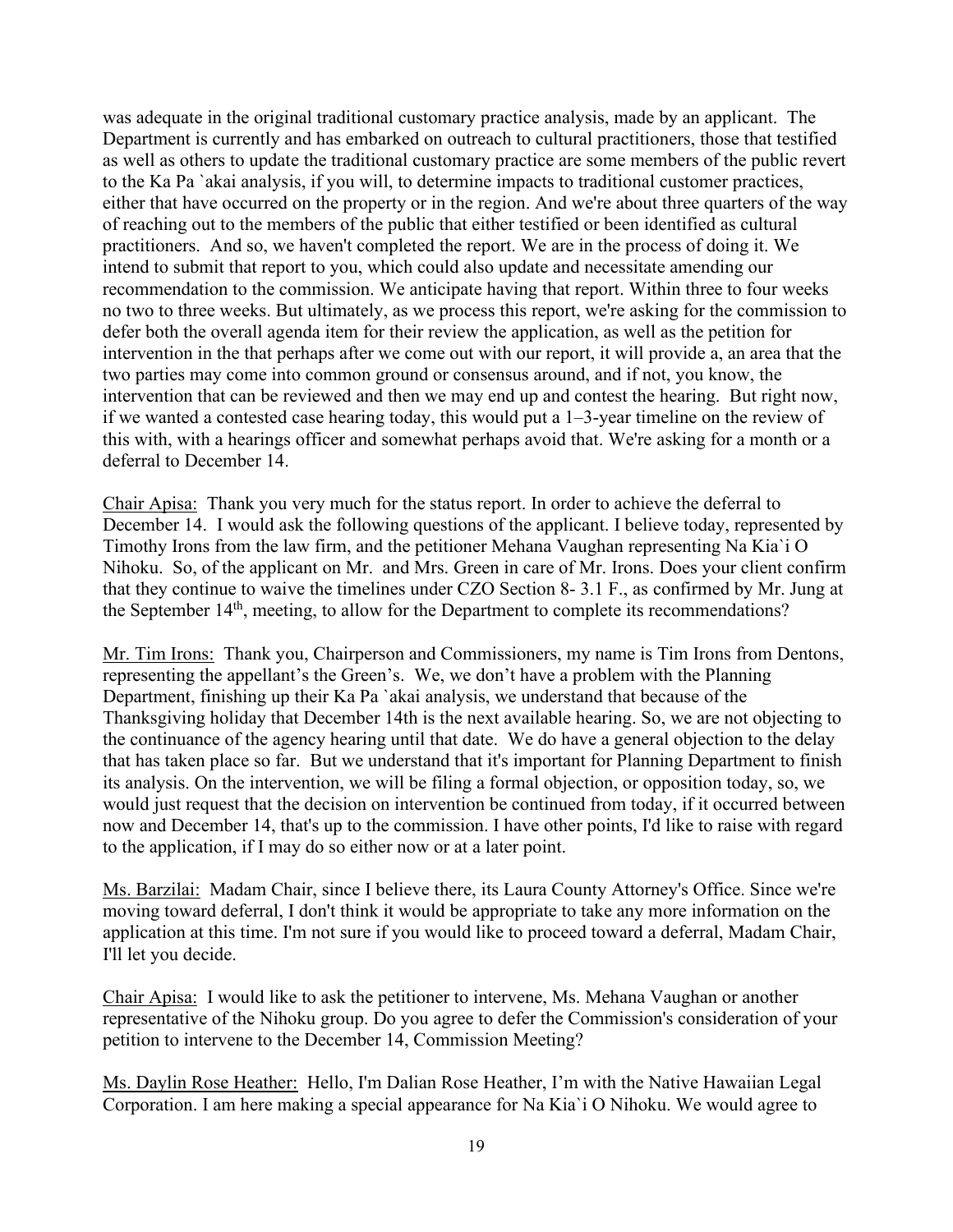defer consideration of the petition until the December 14, Meeting and just command the Commission and particularly Director Hull for your consideration and your, your care in making sure that the Constitutional protections for Native Hawaiian rights, and other environmental considerations are taken into account before moving on the project. Thank you very much.

Chair Apisa: Thank you both very much. So, at this time, I'd like to ask the commissioners, if they have any additional questions at this time, regarding the deferral to December 14. Hearing none, I would ask for motion to defer the continued agency hearing to December 14, 2021, Planning Commission meeting.

Ms. Cox: I am moves that we defer the hearings, the agency continued agency hearing and the intervention until the December 14, meeting.

Ms. Nogami Streufert: Second.

Chair Apisa: We have a motion on the floor with a second is there any further discussion on the matter? Hearing none. I would like to take a roll call vote.

Ms. Barzilai: Madam Chair, I can do the roll.

Chair Apisa: Thank you.

Ms. Barzilai: Commissioner Ako.

Mr. Ako: Aye.

Ms. Barzilai: Commissioner Chiba.

Mr. Chiba: Aye.

Ms. Barzilai: Commissioner Cox.

Ms. Cox: Aye.

Ms. Barzilai: Commissioner DeGracia.

Mr. DeGracia: Aye.

Ms. Barzilai: Commissioner Otsuka.

Ms. Otsuka: Aye.

Ms. Barzilai: Commissioner Streufert.

Ms. Nogami Streufert: Aye.

Ms. Barzilai: Chair Apisa.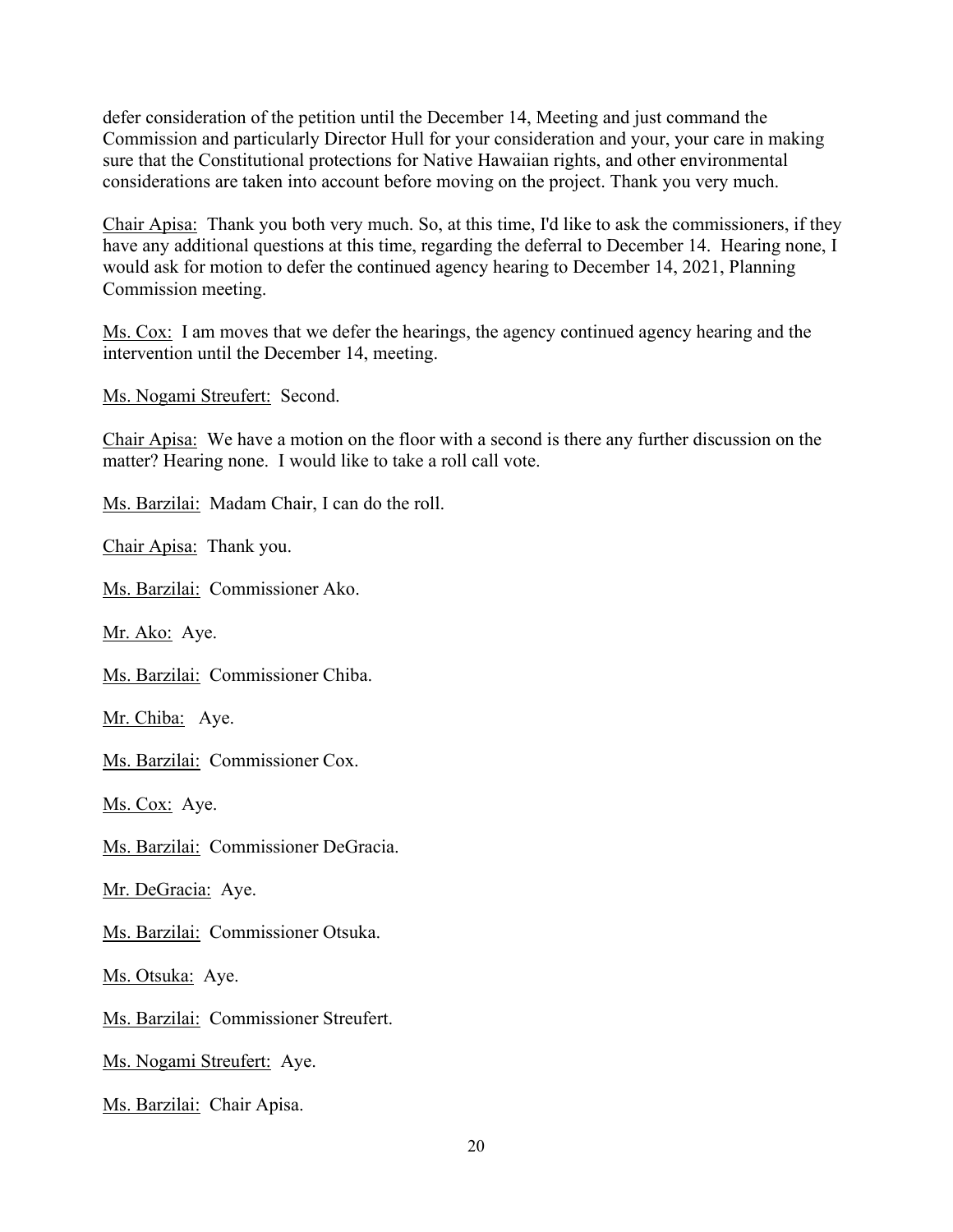Chair Apisa: Aye.

Ms. Barzilai: Motion Carried 7:0.

Chair Apisa: Thank you very much on the matter is deferred to December 14, 2021.

New Agency Hearing

AMENDMENT TO SPECIAL MANAGEMENT AREA USE PERMIT (SMA(U)-88-10, CLASS IV ZONING PERMIT (Z-IV-88-39), USE PERMIT (U-88-31), and SPECIAL PERMIT (SP-88-6) to allow construction of a paved parking lot containing approximately 90 off-street parking stalls, landscaping, and related improvements on a parcel situated on the mauka side of Po`ipu Road, situated directly across the Grand Hyatt Kauai Resort & Spa, affecting a portion of the Po'ipu Bay Golf course further identified as Tax Map Key: 2-9- 001:007, and affecting an area approx. 1.3 acres in size = Kawailoa Development LLP.

Chair Apisa: Moving on our agenda, would be the New Agency Hearing.

Mr. Hull: I'll take over. Moving on to Agenda Item F.2, New Agency Hearing Amendment to Special Management Area Use Permit (SMA(U)-88-10, Class IV Zoning Permit (Z-IV-88-39), Use Permit (U-88-31), and Special Permit (SP-88-6) to allow construction of a paved parking lot containing approximately 90 off-street parking stalls, landscaping, and related improvements on a parcel situated on the mauka side of Po`ipu Road, situated directly across the Grand Hyatt Kauai Resort & Spa, affecting a portion of the Po'ipu Bay Golf course further identified as Tax Map Key: 2-9-001:007, and affecting an area approx. 1.3 acres in size, Kawailoa Development, LLP is the applicant. We have received two pieces of written testimony and no further oral testimony. At this time, the Department would recommend closing the Agency Hearing.

Chair Apisa: Do we have a motion to close this Agency Hearing?

Ms. Nogami Streufert: I move to close the Agency Hearing.

Ms. Cox: I second.

Chair Apisa: Any discussion? All in favor say, aye. Again, Kaaina, I would like to take a roll call, please.

Mr. Hull: Definitely. Roll Call, Madam Chair. Commissioner Ako?

Mr. Ako: Aye.

Mr. Hull: Commissioner Chiba?

Mr. Chiba: Aye.

Mr. Hull: Commissioner Cox?

Ms. Cox: Aye.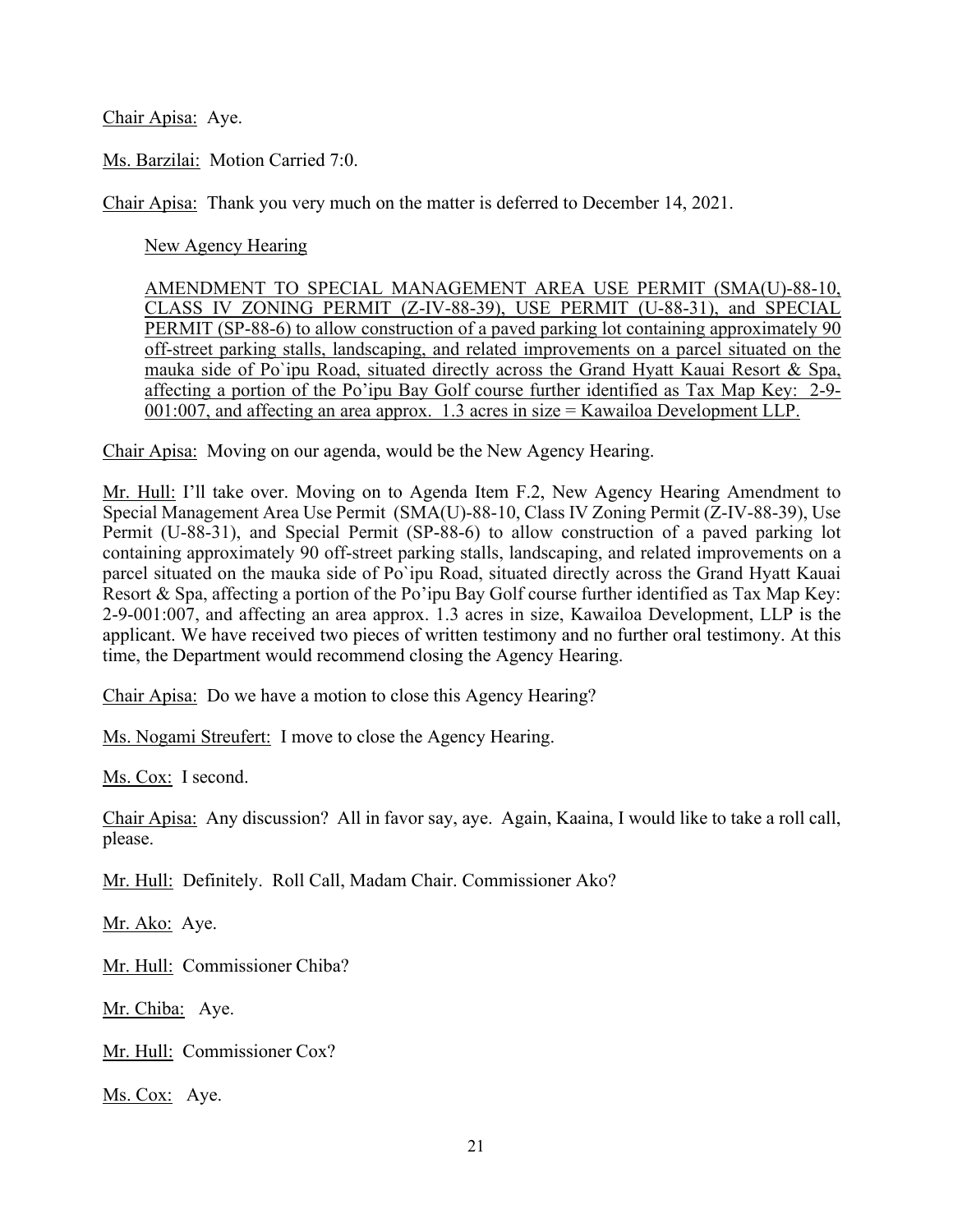Mr. Hull: Commissioner DeGracia?

Mr. DeGracia: Aye.

Mr. Hull: Commissioner Otsuka?

Ms. Otsuka: Aye.

Mr. Hull: Commissioner Streufert?

Ms. Nogami Streufert: Aye.

Mr. Hull: Chair Apisa?

Chair Apisa: Aye.

Mr. Hull: Motion passes. Madam Chair. Motion Carried 7:0.

Chair Apisa announced that the Agency Hearing in closed.

Mr. Hull: Okay, moving on from the Agency Hearing to the actual review of the application. I'll turn this portion over to Dale Cua who was the planner assigned to this for the Directors Report. Hold on one second. Let's see if we find Dale, he should be on. Polycom as we're having a bit of a technical issue could we take a five-minute recess?

Chair Apisa: Certainly, we will be back at 1030.

The Commission recessed this portion of the meeting at 10:25 a.m. The Commission reconvened this portion of the meeting at 10:30 a.m.

Chair Apisa Called the meeting back to order after the recess.

Chair Apisa: I call the meeting back to session and do a roll call, please.

Mr. Hull: Roll Call, Madam Chair. Commissioner Ako?

Mr. Ako: Here by myself.

Mr. Hull: Commissioner Chiba?

Mr. Chiba: Here by myself.

Mr. Hull: Commissioner Cox?

Ms. Cox: Here by myself.

Mr. Hull: Commissioner DeGracia?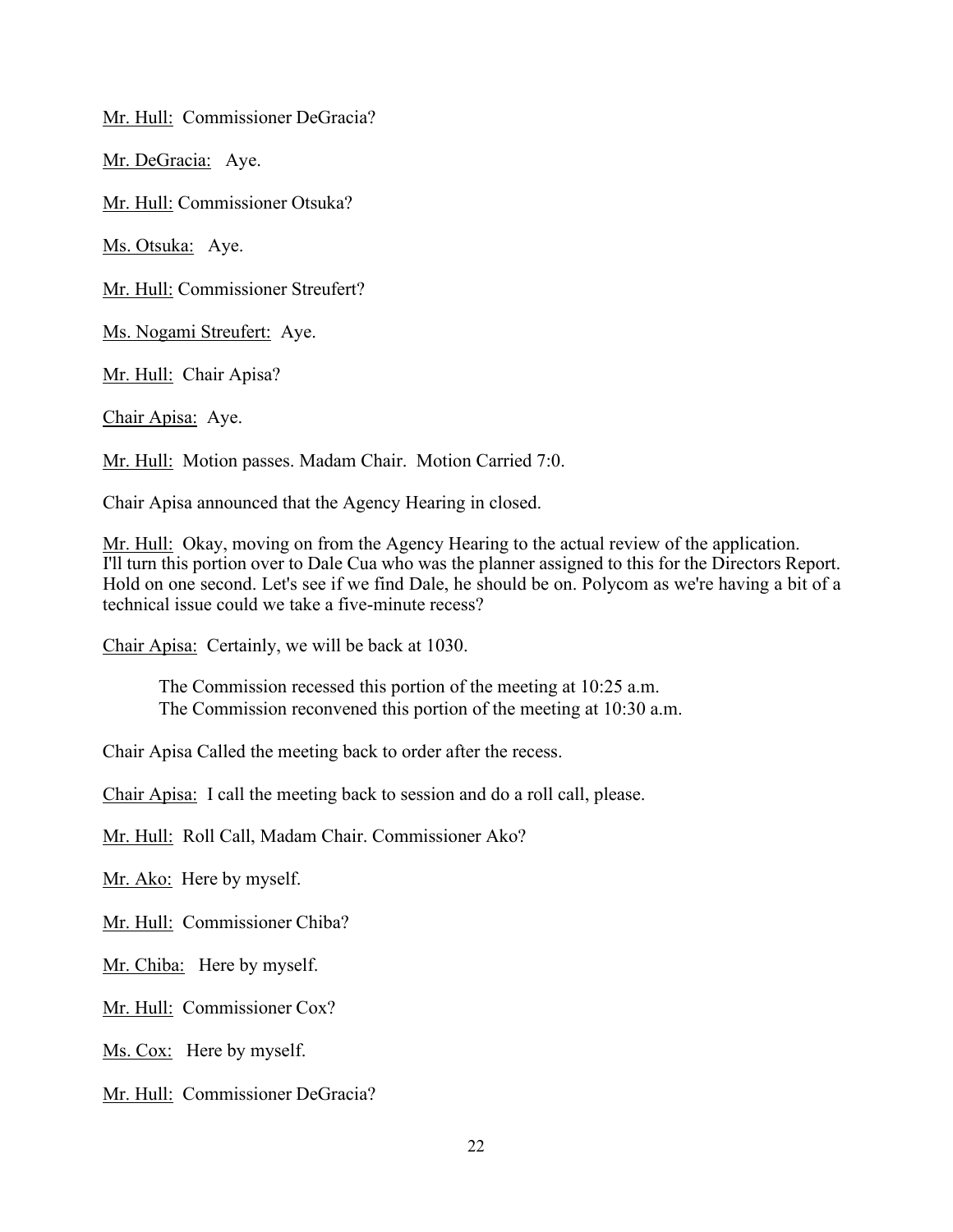Mr. DeGracia: Here by myself.

Mr. Hull: Commissioner Otsuka?

Ms. Otsuka: Here and I'm by myself.

Mr. Hull: Commissioner Streufert?

Ms. Nogami Streufert: Here by myself.

Mr. Hull: Chair Apisa?

Chair Apisa: Here and by myself. Thank you.

Mr. Hull: Motion passes. Madam Chair. Seven Present.

AMENDMENT TO SPECIAL MANAGEMENT AREA USE PERMIT (SMA(U)-88-10, CLASS IV ZONING PERMIT (Z-IV-88-39), USE PERMIT (U-88-31), and SPECIAL PERMIT (SP-88-6) to allow construction of a paved parking lot containing approximately 90 off-street parking stalls, landscaping, and related improvements on a parcel situated on the mauka side of Po`ipu Road, situated directly across the Grand Hyatt Kauai Resort & Spa, affecting a portion of the Po'ipu Bay Golf course further identified as Tax Map Key: 2-9- 001:007, and affecting an area approx. 1.3 acres in size = Kawailoa Development LLP.

Mr. Hull: I'll read the item back into the record, Madame Chair, we are on New Business for Special Management Area Use Permit (SMA(U)-88-10, Class IV Zoning Permit (Z-IV-88-39), Use Permit (U-88-31), and Special Permit (SP-88-6) to allow construction of a paved parking lot containing approximately 90 off-street parking stalls, landscaping, and related improvements on a parcel situated on the mauka side of Po`ipu Road, situated directly across the Grand Hyatt Kauai Resort & Spa, affecting a portion of the Po'ipu Bay Golf course further identified as Tax Map Key: 2-9- 001:007, and affecting an area approx. 1.3 acres in size, Kawailoa Development, LLP is the applicant. and I'll turn it over to deal for the directors of the things.

Staff Planner Dale Cua: Good morning. Madame Chair and Members of the Planning Commission. At this time, I would like to highlight in summarize portions of the Director's Report, if you're okay with that.

Mr. Cua read the Summary, Project Data, Project Description and Use, Additional Findings, Preliminary Evaluation, and Preliminary Conclusion sections of the Director's Report for the record (on file with the Planning Department).

Mr. Cua: Agency comments are attached to the report, and at this time, that concludes the Department Director's report and findings.

Chair Apisa: Thank you very much. Is there a representative here for the applicant Kawailoa Development LLP?

Mr. Johnathan Chun: Yes, the morning, members of the Commission and Chair. Jonathan Chun, on behalf of Kawailoa Development LLP. Also, present with me on the video is Toshiaki Shindo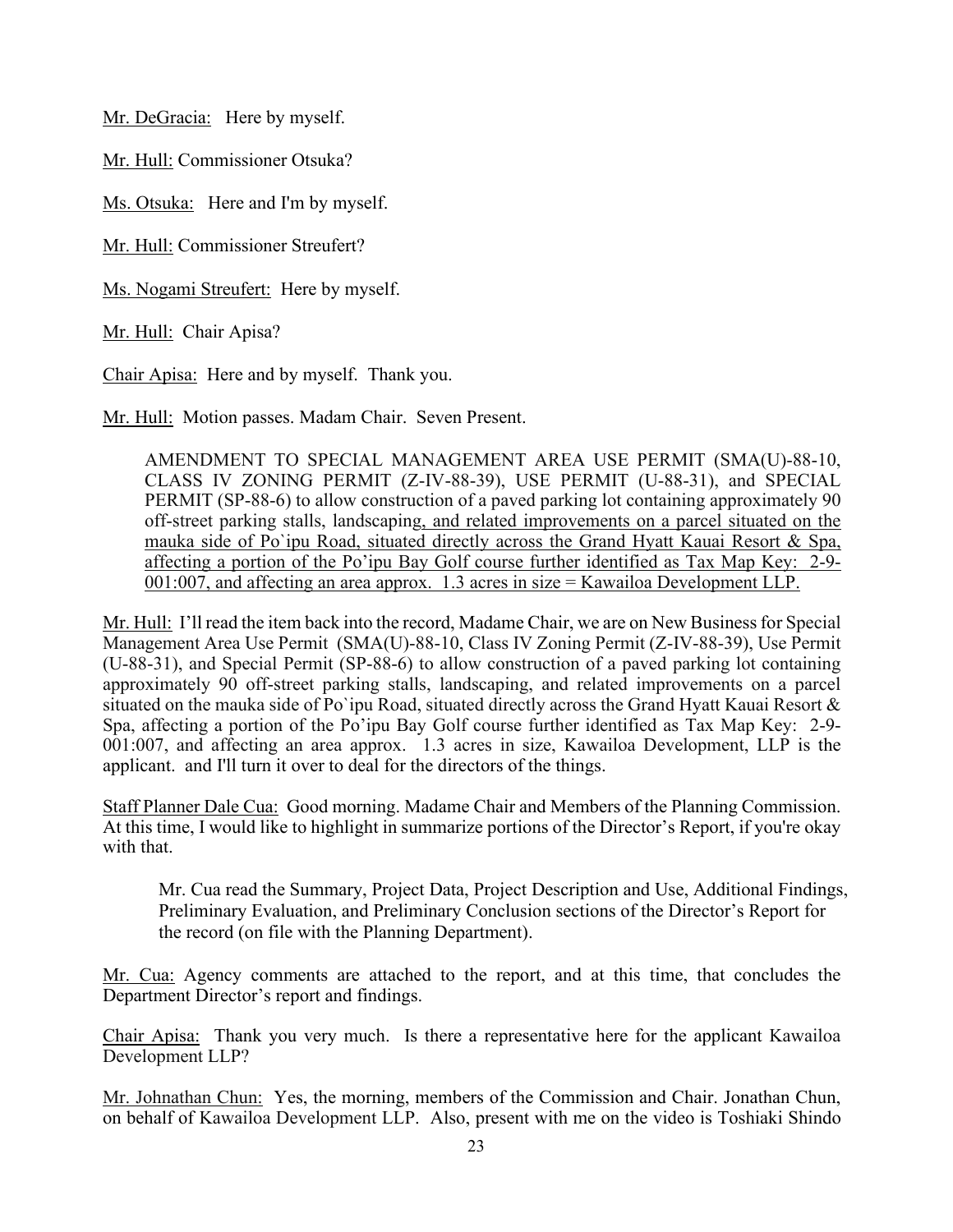and Dennis Chan, along with our consultant Cary Kondo from (inaudible). We've reviewed the Directors Reports and we do not have any corrections or comments to it. We do agree with all the Conditions contained in the report. We just want to know that the Conditions they are requiring or the request that the berm that we already have designed for the parking lot be raised from 3 feet to 4 feet, we do understand the basis for that the CZO does require (inaudible) for up to 4 feet, that can be done. Landscaping will always be included on top of the room anyway so, there will be substantially more buffering of the parking lot from the public road then just the 4 feet, we already have planned landscaping significant landscape on top of the berm. So, but we do understand the initial reasoning of raising the berm of 4 feet, that would at least ensure that even if there is no landscaping is done, you'll have at least 4 feet. So, that's not an issue with us.

Chair Apisa: Thank you very much. Commissioners, do you have any questions for the applicant?

Ms. Otsuka: I do. Good morning. I was wondering, would there be sufficient lighting, walking from the hotel to the parking lot.

Mr. Chun: I'm not sure. I'll turn this question to Mr. Kondo our consultant who might be more familiar with the existing lighting a long Po`ipu Road. I think there are some but I'm not sure. Cary, can you answer that question?

Mr. Cary Kondo: The project doesn't include any additional lighting a long Po`ipu Road, I believe Po`ipu Road is lighted, and there is adequate lighting, but at this time, there's no additional lighting, being added along Po`ipu Road.

Ms. Otsuka: I haven't gone there in a while or at night in a while, so I wasn't sure if there was any lighting at all. So, thank you.

Mr. Chun: So, if I may, Commissioner Otsuka, there are, I am on the internet right now, but according to Google Earth right now, I'm looking at the picture there is light poles right there are light poles directly across the main entrance, where the entrance to where the parking lots will be. I'm seeing that, and looks like 100 feet, there's another one further east of that. And also, there is another light pole, basically, across the intersecting road of Po`ipu Road, which is another 100 feet, west. I think there's about three light poles in the area, but from where the parking lots going to be there is one, I see one, two, light poles already existing along the road. I'm trying to move by Google Earth picture around the bend to see there's more leading from the bend, oh yes, there are more light poles around the bend. They go towards the, if you recall the main banquet entrance to the hotel, the main lobby entrance, they're light, there's another two light poles further down. So, it looks like every 100 feet, there are light poles along the road, along Po`ipu Road.

Ms. Otsuka: Okay, thank you, Jonathan. Appreciate it.

Mr. Chun: No, thank Google Earth. Good question.

Ms. Nogami Streufert: Jonathan. This is Glenda Streufert. Is there a crosswalk or is this going to be only for valet parking?

Mr. Chun: There is no crosswalk. We can request Public Works. If they would want to include a crosswalk there and it is a county road. But I think that would be a good question, we don't control the public world. There it is, is not only (inaudible) not valet parking.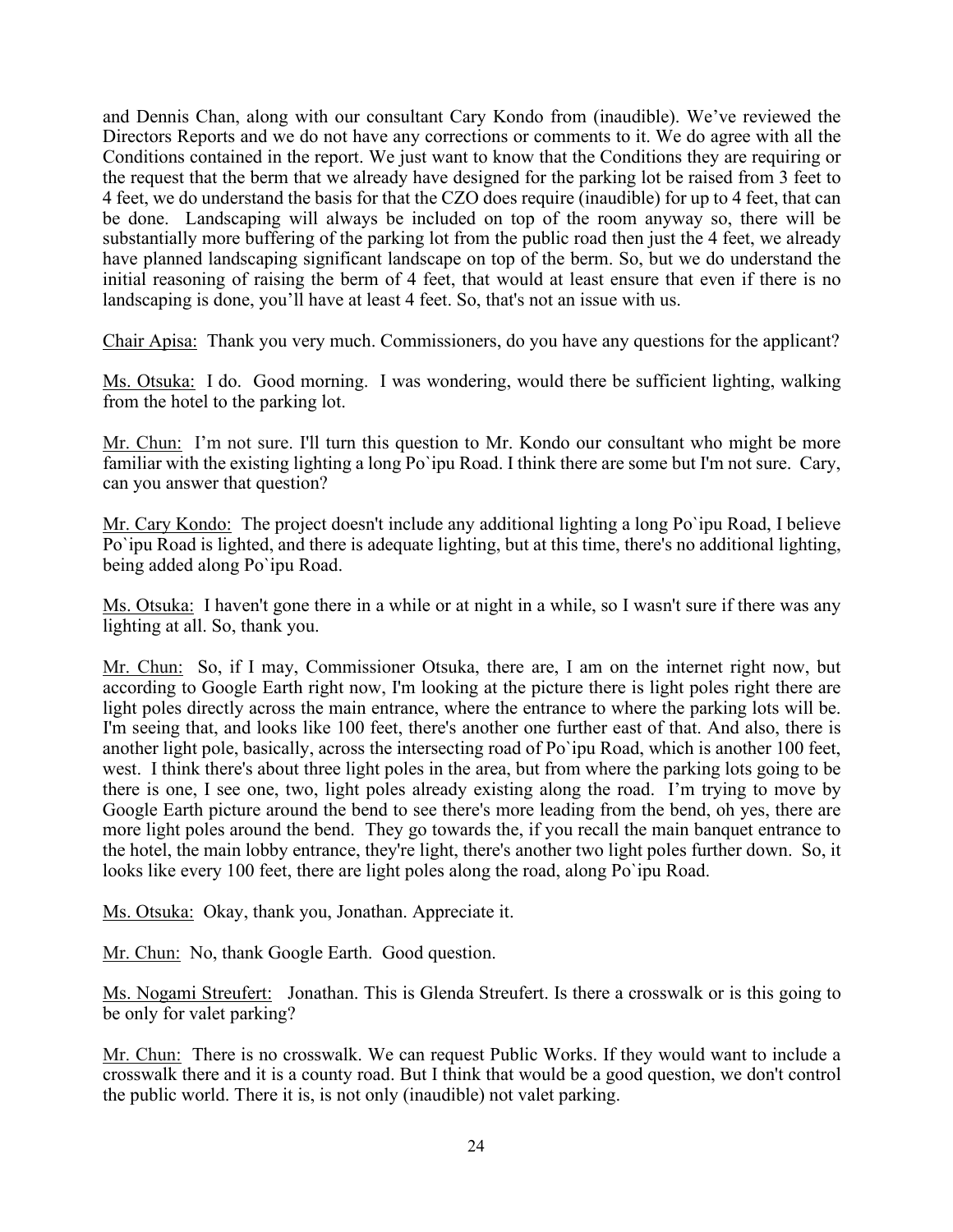Ms. Nogami Streufert: Okay, just because of the safety around there. When people go to banquets, they may have had something to drink, and you want to be. You've got some crosswalk that they can walk over. Okay, thank you.

Mr. Chun: I think that's an excellent question and I think that's good communication, we send to Public Works, maybe requesting a crosswalk at either the main entrance or the secondary entrance. Because there are sidewalks along the on the Hyatt side, on the hotel side of Po`ipu Road there are sidewalks, which we hope people will stay on.

Ms. Nogami Streufert: But they still cross to stay on.

Mr. Chun: Your correct, they should stay on so I think that's a proper question for Public Works so we know whether they can add in a crosswalk.

Ms. Nogami Streufert: Thank you.

Mr. Ako: Madame Chair, I've got a question. I think we just received some testimony from some of the residents that are living very close by to the parking lot, and I know, Johnathan, that you have addressed a lot of these questions within your application itself. I was wondering whether we could go to some of the questions that this resident had?

Mr. Chun: Sure, Commissioner Ako.

Mr. Ako: I think one was what is going to be the use of the proposed parking lot, is it going to be for like public parking or is it going to be for hired employees parking lot?

Mr. Chun: I can answer some of that and Mr. Chen or Mr. Toshiaki Shindo can highlight some of that, but it is for both public and employees. Mr. Chen or Mr. Shindo, do you want to add in more about that? I don't think we broke down the number there 90 stalls all together, which is a significant amount under the prior permits the Commission requested 40, so we're more than doubling the number of stalls, that under prior permits were requested.

Mr. Ako: Yeah. So right now, I think, pretty much the intention of the building of the parking lot is because there is an overflow already of parking, usually during events, as well as for employees?

Mr. Chun: That's what we have found during events parking in the past pre-Covid. You would see not only employees, but you know event participants parking along the side of the Po`ipu Road. I've done it myself; I have to admit I've done it myself. When I attended some events at the Point at the Hyatt, and there were not enough parking spaces in the parking lot. I had parked along the southern road. So, I think this will address the concerns of that in terms of allowing whoever needs to park the overflow would be accommodated by that overflow parking lot the 90 stalls.

Mr. Ako: It's unlikely that this building of this parking structure will bring in additional cars that are already there, and it's just workflow.

Mr. Chun: Correct. It's not design for it to, the only increase if potential parking was, as the commission previously, about six months ago, approved additional two hotel units for the hotel, but as it was presented by the hotel at that time, that would result in only 1.5 additional cars so. This is not intended to take care of any over, additional development but just to make sure that the overflow that is currently existed pre-Covid can be handled adequately.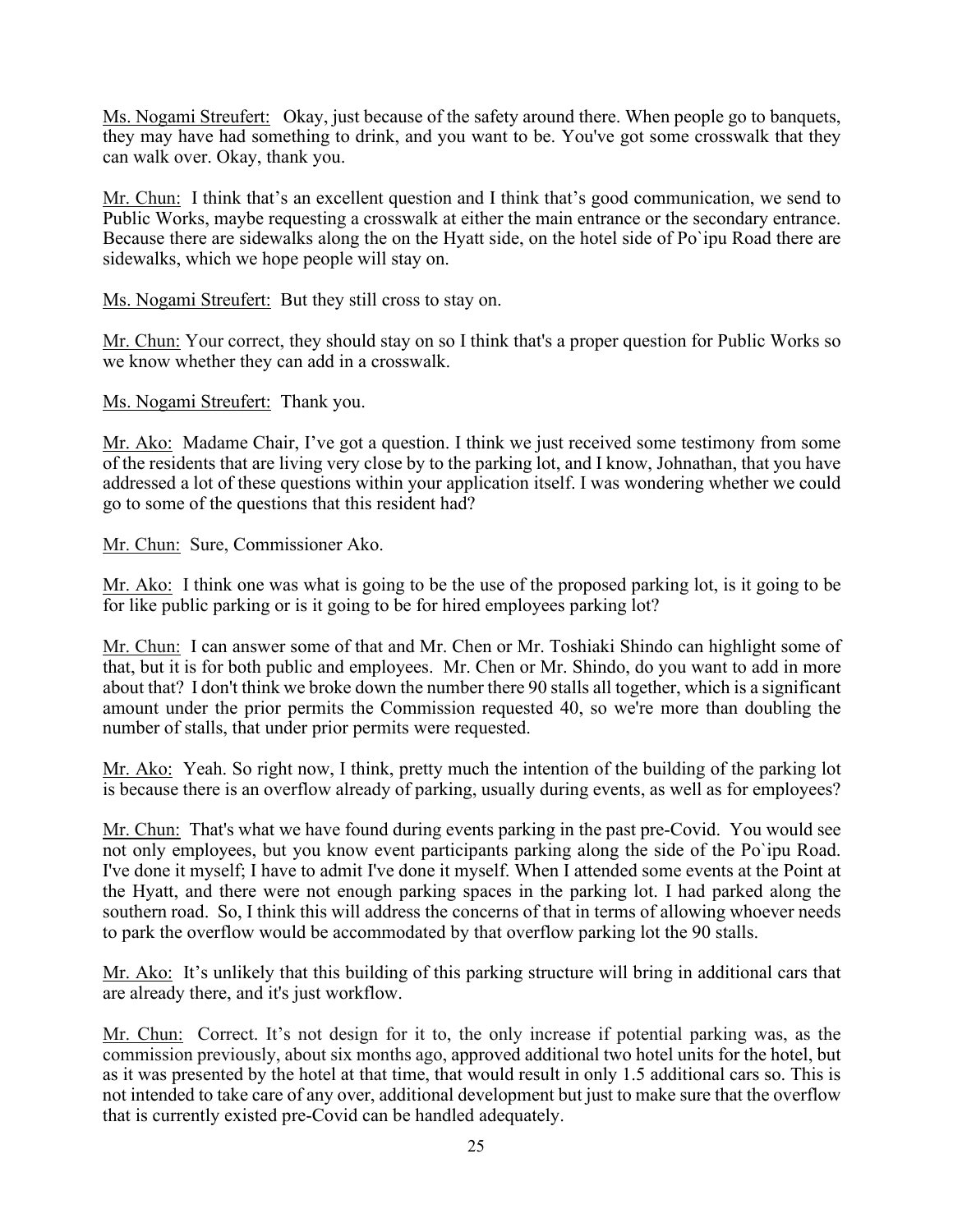Mr. Ako: About how long would the construction process be?

Mr. Chun: Mr. Kondo, could you answer that question, please.

Mr. Cary Kondo: Yeah.

Mr. Ako: And I think part of the reason for that question was because of the fact that, you know, the noise that comes up in constructing that goes on so they kind of want to you know put on longer construction, lasts.

Chair Apisa: And then I would just ask that you put your video and your mic on when you speak, please.

Mr. Kondo: Sorry. Okay, what was the question, oh construction. Yes, construction estimated to take between 9 to 12 months. Once construction gets started.

Mr. Ako: (Inaudible) which make the noise level to be higher than usual I guess or is just comes with the natural world of construction, putting up a parking lot?

Mr. Kondo: During construction?

Mr. Ako: Yes.

Mr. Kondo: Yeah, of course during construction there would be additional noise levels during construction, but once the construction is completed, then the noise level would be back to normal.

Mr. Ako: Think another concern that was mentioned was the fact, that right now this resident I guess, lives behind the current employee's employee parking lot, there's a light that's coming into their resident there. Has a certain type of lights have been selected already for new parking lot?

Mr. Kondo: Well, the drawings indicate that we have the light post, I believe the light post are 17 foot tall, but the top of the fixtures, then downward. So, the light fixture is facing down. So, I believe the bottom of the fixture is 14 feet above the ground and it is facing down.

Mr. Ako: And another question was in terms of property value with all the concerns that have come out, will this affect their property values of the residents surrounding vicinity so far?

Mr. Kondo: Well, yeah, I can't see if it's going to affect the property values of the neighboring properties, but the main, I think the goals of the parking lot, is to improved appearance of Po`ipu Road because currently all of the cars parked along the crash shoulder on the mauka side of the road, and it does pose area visually, not very pleasant appearance, and it also, because the park haphazardly, they're not parallel park or perpendicular Park. So, it is also safety, a safety concern. So, with the, with the construction of the parking lot, those vehicles would then be in the off-street parking and improving the visual appearance of Po`ipu Road.

Mr. Ako: I guess my final question would be I guess to planner Mr. Cua. Whether you had anything that was contrary significantly contrary to what was just presented here, these questions?

Mr. Cua: No, none whatsoever.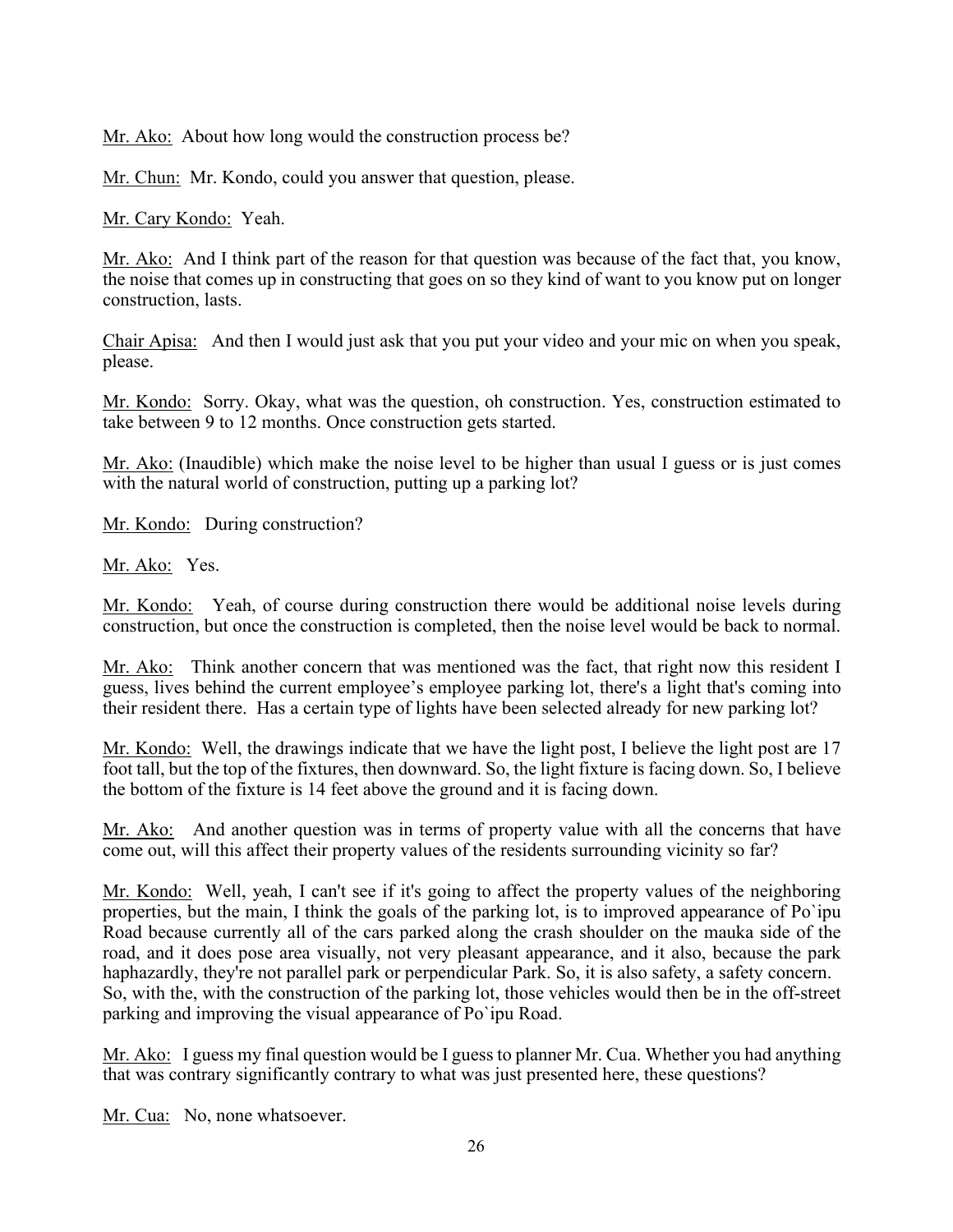Mr. Ako: I thank you. Thank you, Madam Chair.

Mr. Chun: Madam Chair, if I may add to some of the comments by Mr. Kondo.

Chair Apisa: Yes, please.

Mr. Chun: Yeah, good questions, Commissioner Ako. Those are some of the questions that I take in the various number of comments from neighboring landowners before the meeting, and those are some of the comments that I got, especially in regard to the lighting. And what I pointed out and Mr. Kondo can confirm that with the lights for the height of a light pole and the light at the end of the project, and upon the maturity of the landscaping, more than likely the lights itself will be also shielded by the landscaping. As pointed out, especially now, with the permit 4 feet by one of the plants that will be trees or will be planting along that will be Kou and looking at the at the specification for the Kou tree, that tree can grow anywhere between one, when mature between 10 to 12 feet. So, adding that the height, along with the canopy of the tree around that time, you look at about 16 to 17 feet, total maturity, a height of maturity of the tree. The light poles are going to be within under that canopy light itself, which I would say, as point of what Mr. Ako brought up. So that's one thing I was highlighting or these mentioning to some of the landowners, that apart maturity of the trees and landscaping. The lights from the parking lot, not the streetlights of course but the lights in the parking lot, will at least be partially shielded by the landscaping primary by the larger tree the Kou tree that will be grown on top of the landscaping.

Mr. Ako: Thank you.

Chair Apisa: Jonathan, what type of tree, are you saying, is it Koa?

Mr. Chun: It was called Kou.

Chair Apisa: Okay. Kou, Thank you.

Mr. Chun: I'm not a landscape expert, but thanks, again to the internet I looked it up on Google for my favorite thing, and it was given that kind of specification in terms of upon maturity.

Chair Apisa: Any further questions from the Commissioners of either the applicant or the planner? Hearing none, Glenda Are you have something. Are you ready to make a motion?

Ms. Nogami-Streufert: I was just going to make one, I moved to approve Special Management Area Use Permit (SMA(U) 88-10, Class IV Zoning Permits Z-IV- 88-39, Use Permit (U-88-31), and Special Permit (SP- 88-6).

Ms. Otsuka: I second.

Chair Apisa: motion on the floor to approve. Any further discussion. Hearing none. I would like to call for a voice vote.

Mr. Hull: Roll Call, Madam Chair. Commissioner Ako?

Mr. Ako: Aye.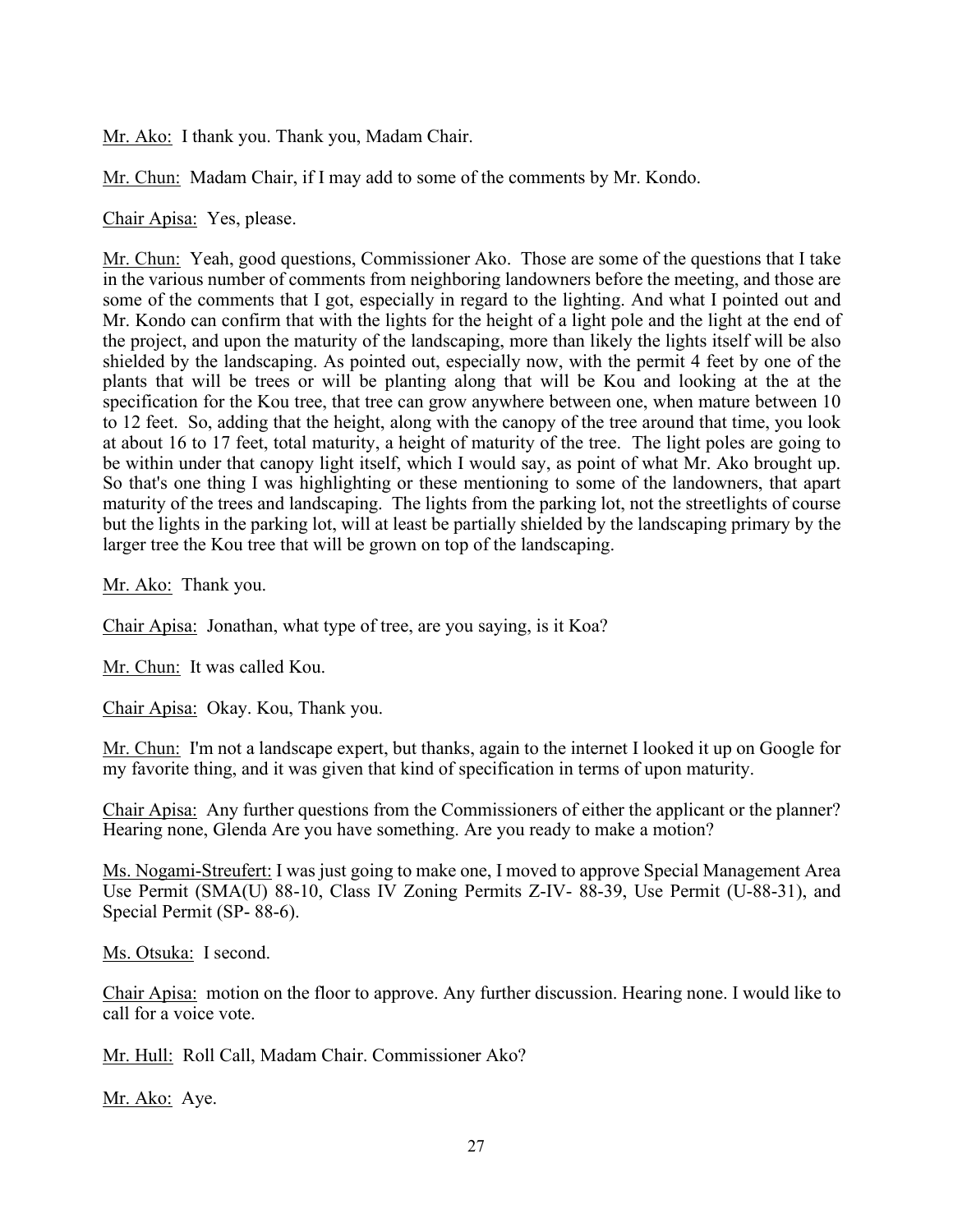Mr. Hull: Commissioner Chiba?

Mr. Chiba: Aye.

Mr. Hull: Commissioner Cox?

Ms. Cox: Aye.

Mr. Hull: Commissioner DeGracia?

Mr. DeGracia: Aye.

Mr. Hull: Commissioner Otsuka?

Ms. Otsuka: Aye.

Mr. Hull: Commissioner Streufert?

Ms. Nogami Streufert: Aye.

Mr. Hull: Chair Apisa?

Chair Apisa: Aye.

Mr. Hull: Motion passes. Madam Chair. Motion Carried 7:0.

Mr. Chun: Thank you, Madam Chair and Members of the Commission.

Chair Apisa: Thank you.

Continued Public Hearing

Mr. Hull: There is no Continued Public Hearing

New Public Hearing

Mr. Hull: There is no New Public Hearing

All remaining public testimony pursuant to HRS 92 (Sunshine Law)

#### **CONSENT CALENDAR**

Status Reports

Mr. Hull: Moving on, we don't have no agenda items for consent calendar.

Director's Report for Project Scheduled for Agency Hearing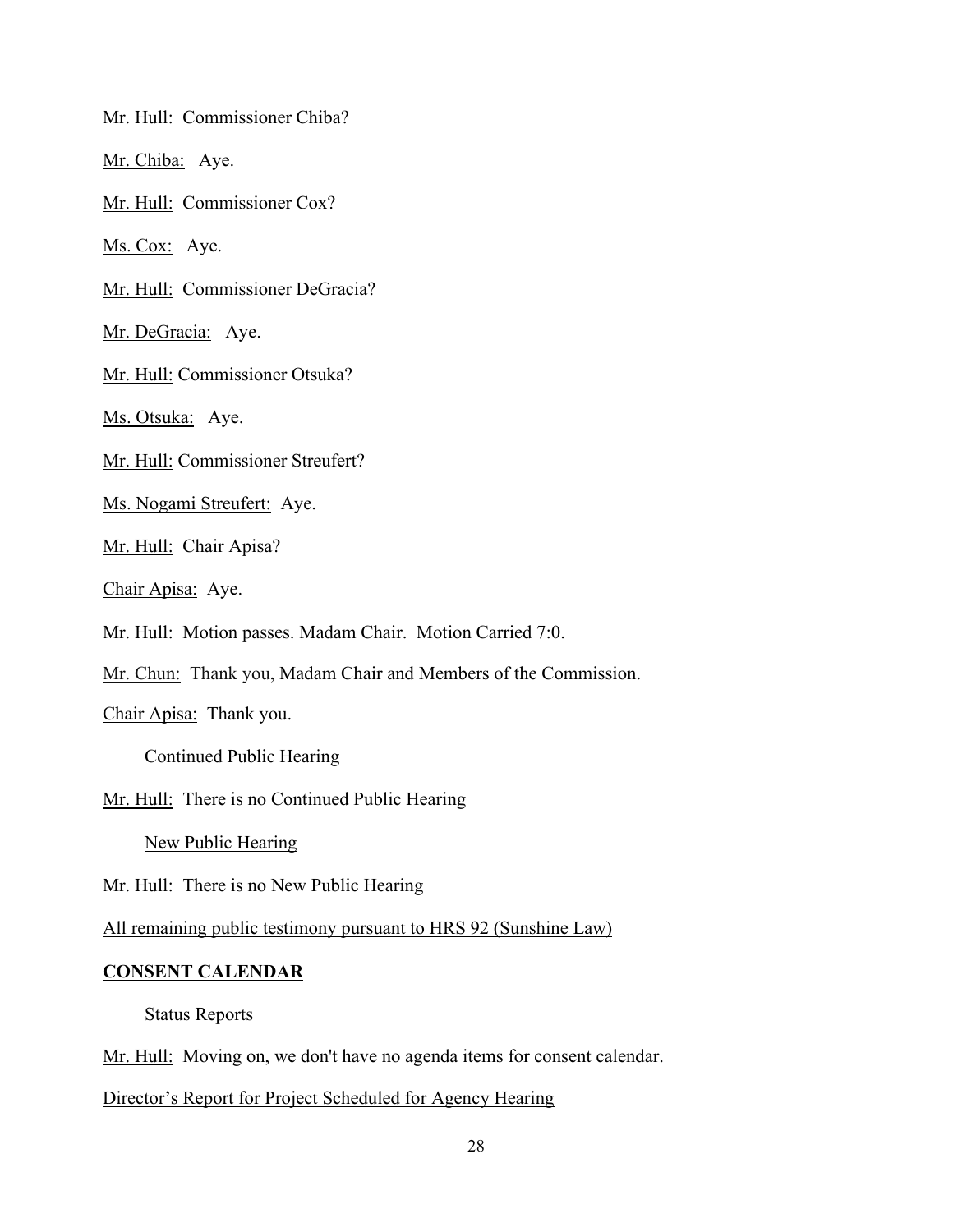# **Executive Session**

Mr. Hull: There is no need for Executive session.

# **GENERAL BUSINESS MATTERS.**

# **COMMUNICATION.**

# **COMMITTEE REPORTS.**

# **Subdivision**

Mr. Hull: Moving on to Subdivision Committee Report, I'll turn it over to Subdivision Committee Chair DeGracia for some Subdivision Committee Report.

Mr. DeGracia: Good morning. Today's Subdivision Committee Meeting in attendance was me, Commissioner Ako and Commissioner Chiba. There were two items. First, was an extension requests for subdivision application No. S-99-49 Kulana Association of Apartment Owners, Kulana subdivision, which was approved. There was also a Tentative Subdivision Map Approval for a subdivision application No. S-2022-1, Inouye Family Trust, et. al., proposed to Lot boundary adjustment, and that was also approved, and that concludes my report.

Chair Apisa: Thank you.

Ms. Cox: I'm going to take this item. Since Donna, Chairperson has to recuse herself.

Chair Apisa: Yes, I would like to recuse myself just so I am involved with the Kulana Subdivision. Thank you.

*Chair Apisa recused herself from the meeting at 10:54 a.m.*

Ms. Cox: Thank you, Donna. I'm happy to entertain a motion unless there are questions to approve the committee's report.

Ms. Nogami Streufert: I moved to approve the Subcommittee Report.

Ms. Otsuka: I second.

Ms. Cox: Should we do a roll call, Kaaina?

Mr. Hull: Roll call, Madam Chair.

Mr. Ako: Aye.

Mr. Hull: Commissioner Chiba?

Mr. Chiba: Aye.

Mr. Hull: Commissioner DeGracia?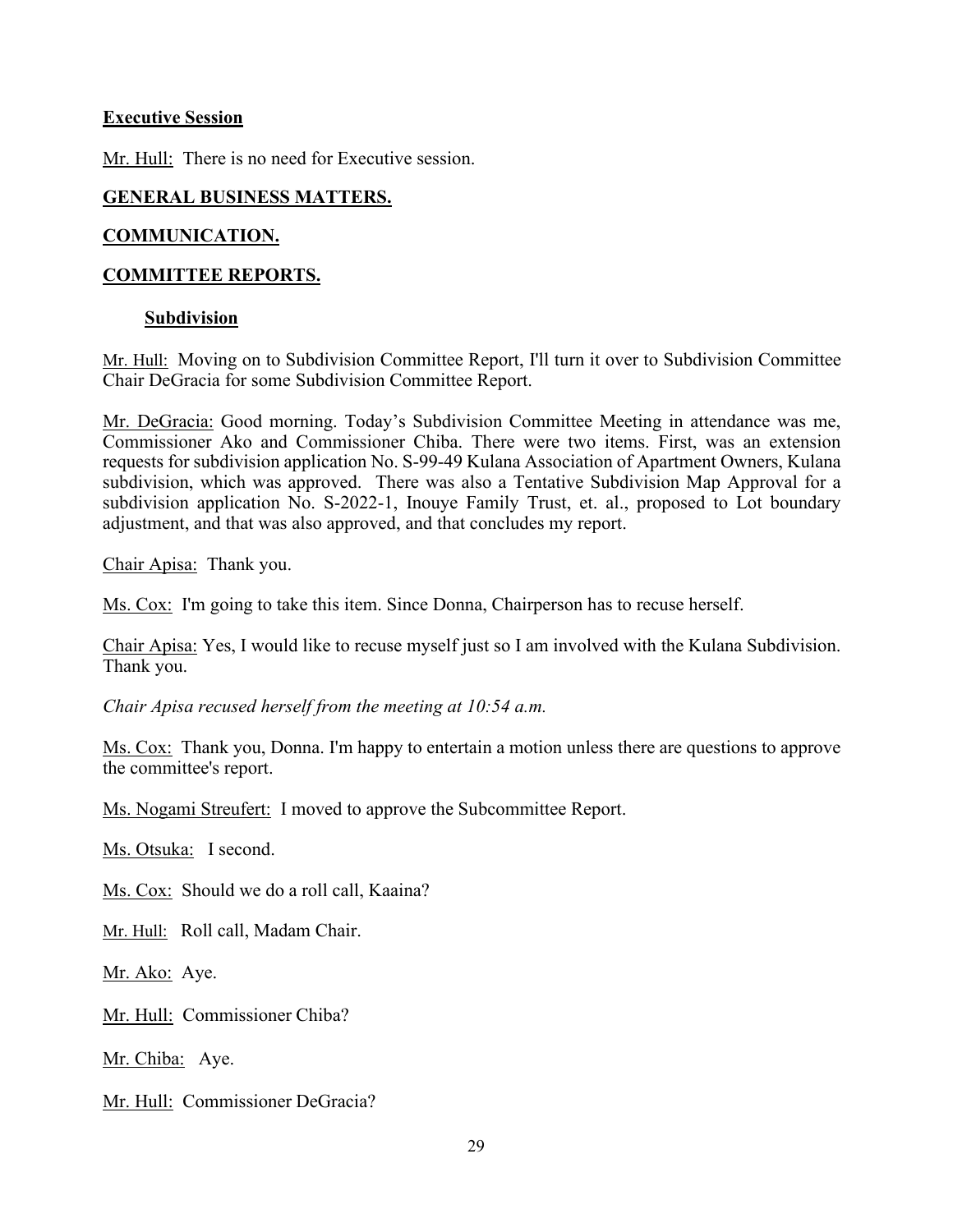Mr. DeGracia: Aye.

Mr. Hull: Commissioner Otsuka?

Ms. Otsuka: Aye.

Mr. Hull: Commissioner Streufert?

Ms. Nogami Streufert: Aye.

Mr. Hull: Chair Cox?

Ms. Cox: Aye.

Mr. Hull: Motion passes. Madam Chair. Motion Carried 6:0.

#### **NEW BUSINESS.**

Mr. Hull: Moving on, we have no New Business.

*Chair Apisa returned to the meeting at 10:56 a.m.*

## **ANNOUNCEMENTS**

Topics for Future Meetings

The following regularly scheduled Planning Commission meeting will be held at9:00 a.m., or shortly thereafter on November 9, 2021. The Planning Commission anticipates meeting via teleconference but will announce its intended meeting method via agenda electronically posted at least six days prior to the meeting date.

Mr. Hull: Moving on to Item N., Announcements, topics for future meetings, coming up in the upcoming November meeting the second Tuesday, November, which is November 9th., there are just two agenda items one is a single-family residence and an SMA permit. The other is a draft ordinance concerning CCNR'S, ARU'S guest houses, and ADU's in their regulations within CCR's private covenants that was referred to us from the County Council so that that agenda doesn't look too heavy. The second meeting in November, due to Thanksgiving Holiday, there is no second meeting, and rounding out the last meeting of the year, December 14, we have the Princeville glamping application with the Princeville Applications for developed campgrounds, as well as the application for the Green's will be returning to you folks. So, these are our two agenda items that have generally come with a consistent amount of testimony and input. So, anticipate a fairly long commission meeting, Commissioner. Sorry, we thought we could have a light load for the holidays but it just not going to be the case. With that, we don't have anything else, if there is anything that the Chair or anyone else would like us to look at agendizing beyond application or permit reviews, please let us know.

Chair Apisa: I don't have anything to add, does any of the commissioners have anything to add?